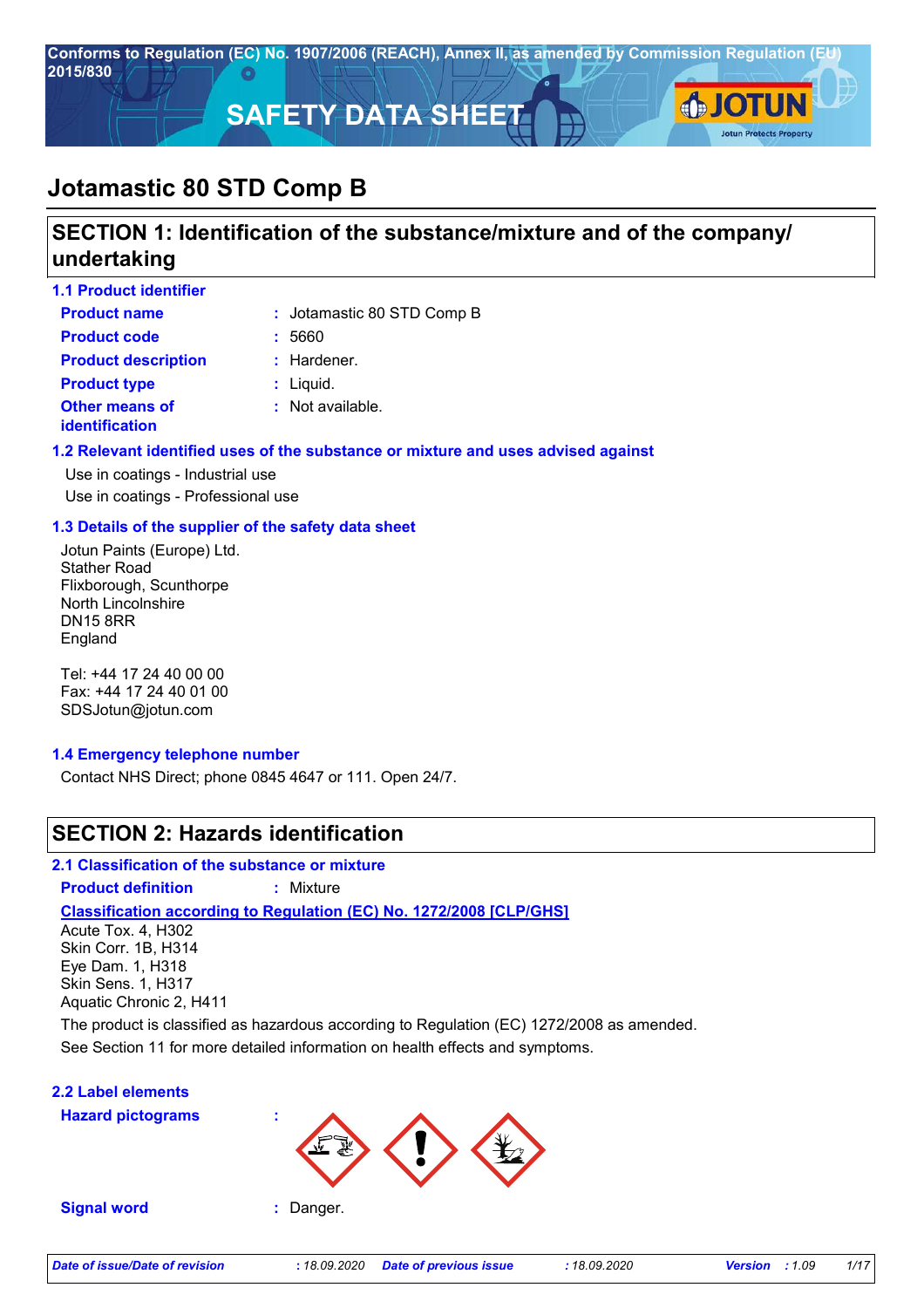| <b>SECTION 2: Hazards identification</b>                                                                                                                        |                                                                                                                                                                                                                                                                                                                                                                                                                                                                                                                                                                                                                                                                                                                                                                                  |
|-----------------------------------------------------------------------------------------------------------------------------------------------------------------|----------------------------------------------------------------------------------------------------------------------------------------------------------------------------------------------------------------------------------------------------------------------------------------------------------------------------------------------------------------------------------------------------------------------------------------------------------------------------------------------------------------------------------------------------------------------------------------------------------------------------------------------------------------------------------------------------------------------------------------------------------------------------------|
| <b>Hazard statements</b>                                                                                                                                        | : H302 - Harmful if swallowed.<br>H314 - Causes severe skin burns and eye damage.<br>H317 - May cause an allergic skin reaction.<br>H411 - Toxic to aquatic life with long lasting effects.                                                                                                                                                                                                                                                                                                                                                                                                                                                                                                                                                                                      |
| <b>Precautionary statements</b>                                                                                                                                 |                                                                                                                                                                                                                                                                                                                                                                                                                                                                                                                                                                                                                                                                                                                                                                                  |
| <b>General</b>                                                                                                                                                  | : Not applicable.                                                                                                                                                                                                                                                                                                                                                                                                                                                                                                                                                                                                                                                                                                                                                                |
| <b>Prevention</b>                                                                                                                                               | : P280 - Wear protective gloves. Wear eye or face protection. Wear protective<br>clothing.<br>P273 - Avoid release to the environment.                                                                                                                                                                                                                                                                                                                                                                                                                                                                                                                                                                                                                                           |
| <b>Response</b>                                                                                                                                                 | : P391 - Collect spillage.<br>P304 + P340 + P310 - IF INHALED: Remove person to fresh air and keep<br>comfortable for breathing. Immediately call a POISON CENTER or physician.<br>P301 + P310 + P331 - IF SWALLOWED: Immediately call a POISON CENTER or<br>physician. Do NOT induce vomiting.<br>P303 + P361 + P353 + P310 - IF ON SKIN (or hair): Take off immediately all<br>contaminated clothing. Rinse skin with water. Immediately call a POISON CENTER<br>or physician.<br>P333 + P313 - If skin irritation or rash occurs: Get medical attention.<br>P305 + P351 + P338 + P310 - IF IN EYES: Rinse cautiously with water for several<br>minutes. Remove contact lenses, if present and easy to do. Continue rinsing.<br>Immediately call a POISON CENTER or physician. |
| <b>Storage</b>                                                                                                                                                  | : P405 - Store locked up.                                                                                                                                                                                                                                                                                                                                                                                                                                                                                                                                                                                                                                                                                                                                                        |
| <b>Disposal</b>                                                                                                                                                 | : P501 - Dispose of contents and container in accordance with all local, regional,<br>national and international regulations.                                                                                                                                                                                                                                                                                                                                                                                                                                                                                                                                                                                                                                                    |
| <b>Hazardous ingredients</b>                                                                                                                                    | aminepoxyadduct<br>3-aminomethyl-3,5,5-trimethylcyclohexylamine<br>2-methylpentane-1,5-diamine                                                                                                                                                                                                                                                                                                                                                                                                                                                                                                                                                                                                                                                                                   |
| <b>Supplemental label</b><br>elements                                                                                                                           | : Not applicable.                                                                                                                                                                                                                                                                                                                                                                                                                                                                                                                                                                                                                                                                                                                                                                |
| <b>Annex XVII - Restrictions</b><br>on the manufacture,<br>placing on the market and<br>use of certain dangerous<br>substances, mixtures and<br><b>articles</b> | : Not applicable.                                                                                                                                                                                                                                                                                                                                                                                                                                                                                                                                                                                                                                                                                                                                                                |
| <b>Special packaging requirements</b>                                                                                                                           |                                                                                                                                                                                                                                                                                                                                                                                                                                                                                                                                                                                                                                                                                                                                                                                  |
| <b>Containers to be fitted</b><br>with child-resistant<br>fastenings                                                                                            | : Not applicable.                                                                                                                                                                                                                                                                                                                                                                                                                                                                                                                                                                                                                                                                                                                                                                |
| <b>Tactile warning of danger : Not applicable.</b>                                                                                                              |                                                                                                                                                                                                                                                                                                                                                                                                                                                                                                                                                                                                                                                                                                                                                                                  |
| <b>2.3 Other hazards</b>                                                                                                                                        |                                                                                                                                                                                                                                                                                                                                                                                                                                                                                                                                                                                                                                                                                                                                                                                  |
| <b>Product meets the criteria</b><br>for PBT or vPvB according<br>to Regulation (EC) No.<br>1907/2006, Annex XIII                                               | : This mixture does not contain any substances that are assessed to be a PBT or a<br>vPvB.                                                                                                                                                                                                                                                                                                                                                                                                                                                                                                                                                                                                                                                                                       |
| Other hazards which do<br>not result in classification                                                                                                          | : None known.                                                                                                                                                                                                                                                                                                                                                                                                                                                                                                                                                                                                                                                                                                                                                                    |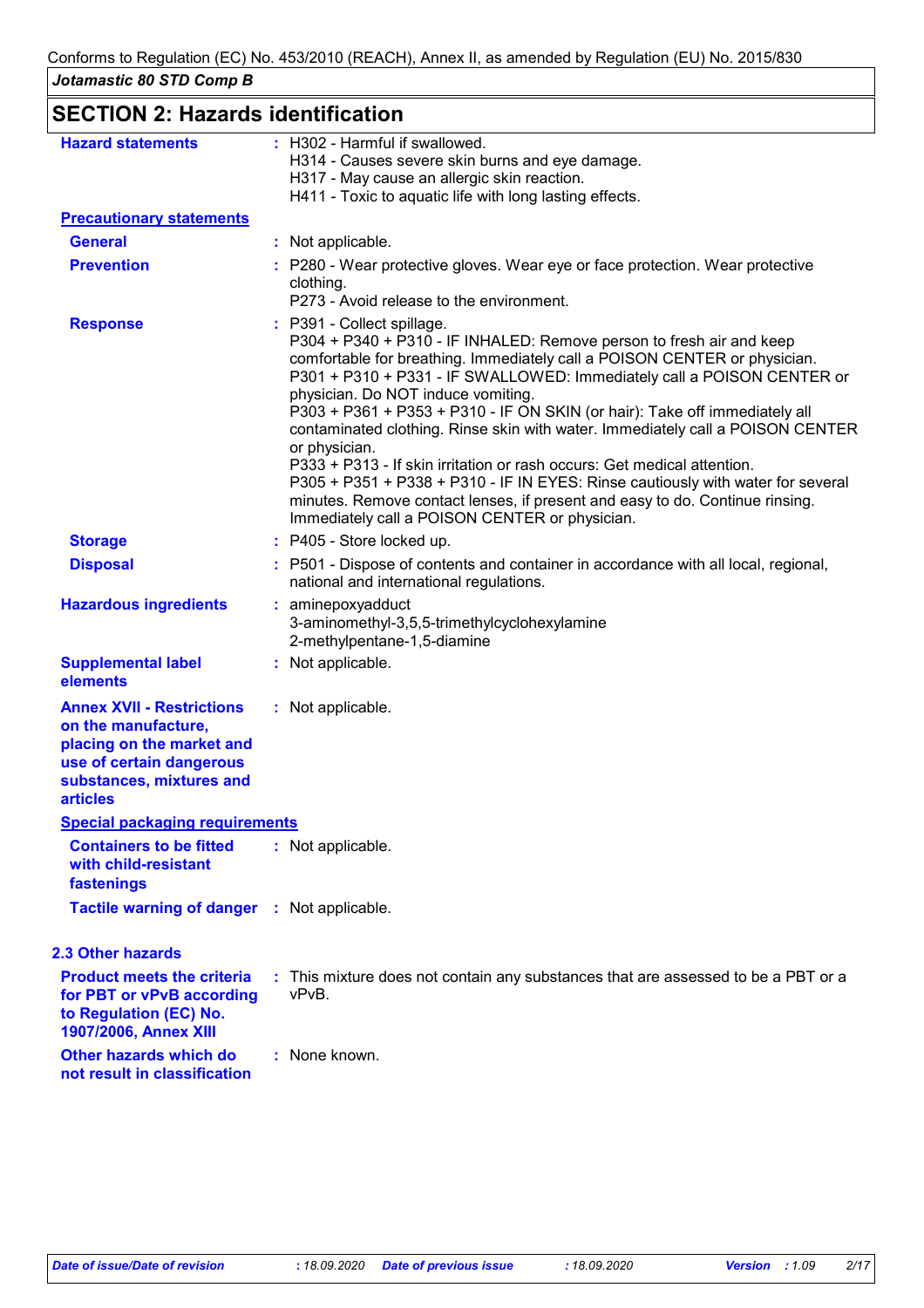# **SECTION 3: Composition/information on ingredients**

| <b>Product/ingredient name</b>                   | <b>Identifiers</b>                                                                     | <b>Weight %</b> | <b>Regulation (EC) No.</b><br>1272/2008 [CLP]                                                                                               | <b>Type</b> |
|--------------------------------------------------|----------------------------------------------------------------------------------------|-----------------|---------------------------------------------------------------------------------------------------------------------------------------------|-------------|
| aminepoxyadduct                                  | CAS: 1075254-00-0                                                                      | $≥50 - ≤75$     | Acute Tox. 4, H302<br>Eye Dam. 1, H318<br><b>Skin Sens. 1, H317</b><br>Aquatic Chronic 2, H411                                              | $[1]$       |
| benzyl alcohol                                   | REACH #:<br>01-2119492630-38<br>EC: 202-859-9<br>CAS: 100-51-6                         | ≥25 - ≤48       | Acute Tox. 4, H302<br>Acute Tox. 4, H332<br>Eye Irrit. 2, H319                                                                              | $[1]$       |
| 3-aminomethyl-<br>3,5,5-trimethylcyclohexylamine | REACH #:<br>01-2119514687-32<br>EC: 220-666-8<br>CAS: 2855-13-2<br>Index: 612-067-00-9 | ≥10 - ≤25       | Acute Tox. 4, H302<br>Acute Tox. 4, H312<br>Skin Corr. 1B, H314<br>Eye Dam. 1, H318<br><b>Skin Sens. 1, H317</b><br>Aquatic Chronic 3, H412 | $[1]$       |
| 2-methylpentane-1,5-diamine                      | EC: 239-556-6<br>CAS: 15520-10-2                                                       | $5$             | Acute Tox. 4, H302<br>Acute Tox. 4, H312<br>Acute Tox. 4, H332<br>Skin Corr. 1A, H314<br>Eye Dam. 1, H318<br><b>STOT SE 3, H335</b>         | $[1]$       |
|                                                  |                                                                                        |                 | See Section 16 for the full<br>text of the H statements<br>declared above.                                                                  |             |

There are no additional ingredients present which, within the current knowledge of the supplier and in the concentrations applicable, are classified as hazardous to health or the environment, are PBTs, vPvBs or Substances of equivalent concern, or have been assigned a workplace exposure limit and hence require reporting in this section.

**Type** 

[1] Substance classified with a health or environmental hazard

[2] Substance with a workplace exposure limit

[3] Substance meets the criteria for PBT according to Regulation (EC) No. 1907/2006, Annex XIII

[4] Substance meets the criteria for vPvB according to Regulation (EC) No. 1907/2006, Annex XIII

[5] Substance of equivalent concern

[6] Additional disclosure due to company policy

Occupational exposure limits, if available, are listed in Section 8.

# **SECTION 4: First aid measures**

#### **4.1 Description of first aid measures**

| <b>General</b>      | : In all cases of doubt, or when symptoms persist, seek medical attention. Never give<br>anything by mouth to an unconscious person. If unconscious, place in recovery<br>position and seek medical advice. |
|---------------------|-------------------------------------------------------------------------------------------------------------------------------------------------------------------------------------------------------------|
| Eye contact         | : Check for and remove any contact lenses. Immediately flush eyes with running<br>water for at least 15 minutes, keeping eyelids open. Seek immediate medical<br>attention.                                 |
| <b>Inhalation</b>   | : Remove to fresh air. Keep person warm and at rest. If not breathing, if breathing is<br>irregular or if respiratory arrest occurs, provide artificial respiration or oxygen by<br>trained personnel.      |
| <b>Skin contact</b> | : Remove contaminated clothing and shoes. Wash skin thoroughly with soap and<br>water or use recognised skin cleanser. Do NOT use solvents or thinners.                                                     |
| <b>Ingestion</b>    | : If swallowed, seek medical advice immediately and show the container or label.<br>Keep person warm and at rest. Do NOT induce vomiting.                                                                   |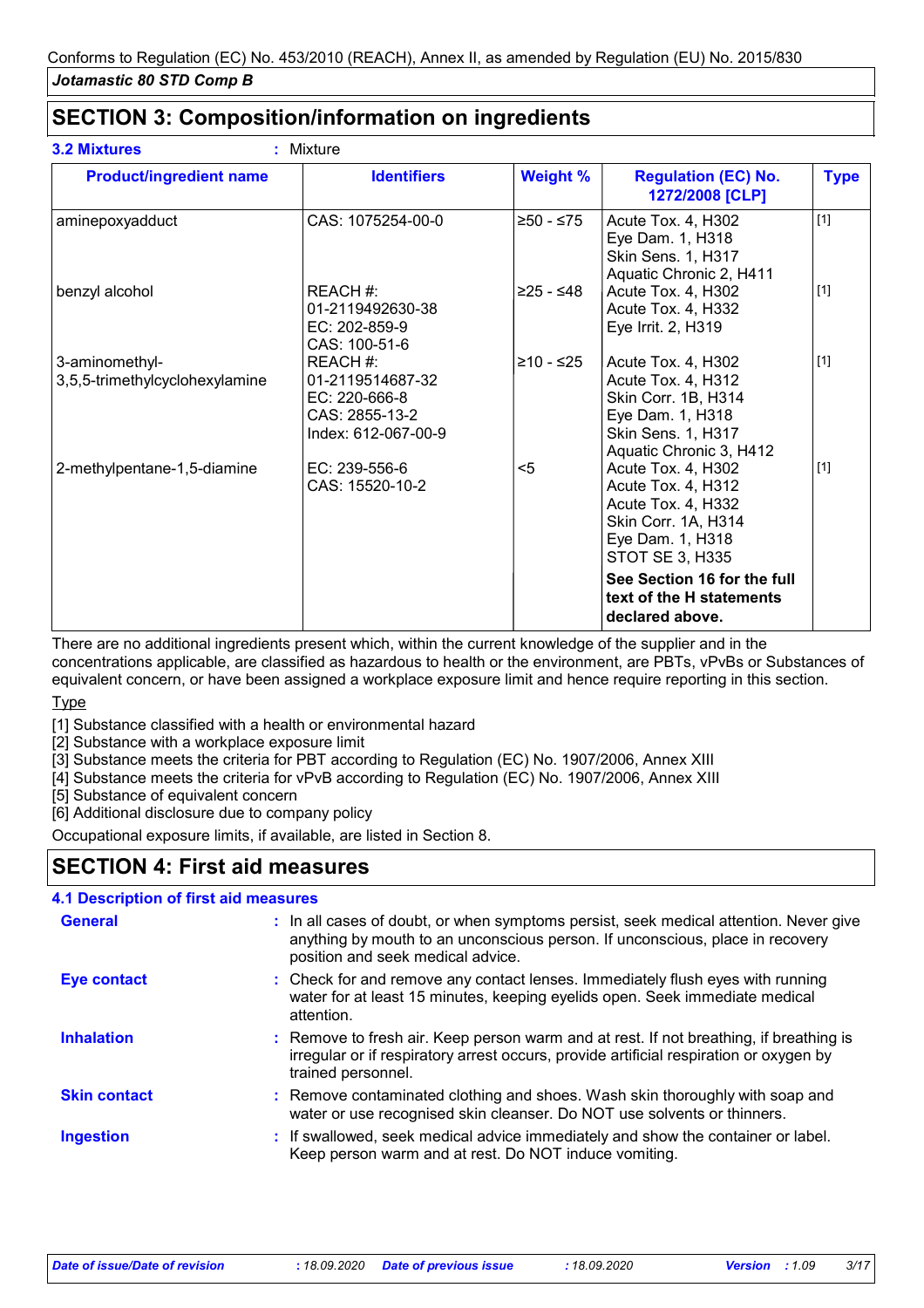### **SECTION 4: First aid measures**

| <b>Protection of first-aiders</b> | : No action shall be taken involving any personal risk or without suitable training. If it<br>is suspected that fumes are still present, the rescuer should wear an appropriate<br>mask or self-contained breathing apparatus. It may be dangerous to the person<br>providing aid to give mouth-to-mouth resuscitation. Wash contaminated clothing<br>thoroughly with water before removing it, or wear gloves. |
|-----------------------------------|-----------------------------------------------------------------------------------------------------------------------------------------------------------------------------------------------------------------------------------------------------------------------------------------------------------------------------------------------------------------------------------------------------------------|
|-----------------------------------|-----------------------------------------------------------------------------------------------------------------------------------------------------------------------------------------------------------------------------------------------------------------------------------------------------------------------------------------------------------------------------------------------------------------|

#### **4.2 Most important symptoms and effects, both acute and delayed**

There are no data available on the mixture itself. The mixture has been assessed following the conventional method of the CLP Regulation (EC) No 1272/2008 and is classified for toxicological properties accordingly. See Sections 2 and 3 for details.

Exposure to component solvent vapour concentrations in excess of the stated occupational exposure limit may result in adverse health effects such as mucous membrane and respiratory system irritation and adverse effects on the kidneys, liver and central nervous system. Solvents may cause some of the above effects by absorption through the skin. Repeated or prolonged contact with the mixture may cause removal of natural fat from the skin, resulting in nonallergic contact dermatitis and absorption through the skin. Ingestion may cause nausea, diarrhea and vomiting.

#### **Over-exposure signs/symptoms**

| Eye contact                | : Adverse symptoms may include the following:<br>pain<br>watering<br>redness                                                                                             |
|----------------------------|--------------------------------------------------------------------------------------------------------------------------------------------------------------------------|
| <b>Inhalation</b>          | : No specific data.                                                                                                                                                      |
| <b>Skin contact</b>        | : Adverse symptoms may include the following:<br>pain or irritation<br>redness<br>blistering may occur                                                                   |
| <b>Ingestion</b>           | : Adverse symptoms may include the following:<br>stomach pains                                                                                                           |
|                            | 4.3 Indication of any immediate medical attention and special treatment needed                                                                                           |
| <b>Notes to physician</b>  | : In case of inhalation of decomposition products in a fire, symptoms may be delayed.<br>The exposed person may need to be kept under medical surveillance for 48 hours. |
| <b>Specific treatments</b> | : No specific treatment.                                                                                                                                                 |
|                            |                                                                                                                                                                          |

See toxicological information (Section 11)

### **SECTION 5: Firefighting measures**

| 5.1 Extinguishing media<br><b>Suitable extinguishing</b> | : Recommended: alcohol-resistant foam, $CO2$ , powders, water spray. |  |
|----------------------------------------------------------|----------------------------------------------------------------------|--|
| media                                                    |                                                                      |  |
| Unsuitable extinguishing<br>media                        | : Do not use water jet.                                              |  |

#### **5.2 Special hazards arising from the substance or mixture**

| <b>Hazards from the</b><br>substance or mixture          |              | : Fire will produce dense black smoke. Exposure to decomposition products may<br>cause a health hazard.                      |              |                |      |
|----------------------------------------------------------|--------------|------------------------------------------------------------------------------------------------------------------------------|--------------|----------------|------|
| <b>Hazardous combustion</b><br>products                  |              | : Decomposition products may include the following materials: carbon monoxide,<br>carbon dioxide, smoke, oxides of nitrogen. |              |                |      |
| <b>5.3 Advice for firefighters</b>                       |              |                                                                                                                              |              |                |      |
| <b>Special protective actions</b><br>for fire-fighters   |              | : Cool closed containers exposed to fire with water. Do not release runoff from fire to<br>drains or watercourses.           |              |                |      |
| <b>Special protective</b><br>equipment for fire-fighters |              | : Appropriate breathing apparatus may be required.                                                                           |              |                |      |
| Date of issue/Date of revision                           | : 18.09.2020 | <b>Date of previous issue</b>                                                                                                | : 18.09.2020 | Version : 1.09 | 4/17 |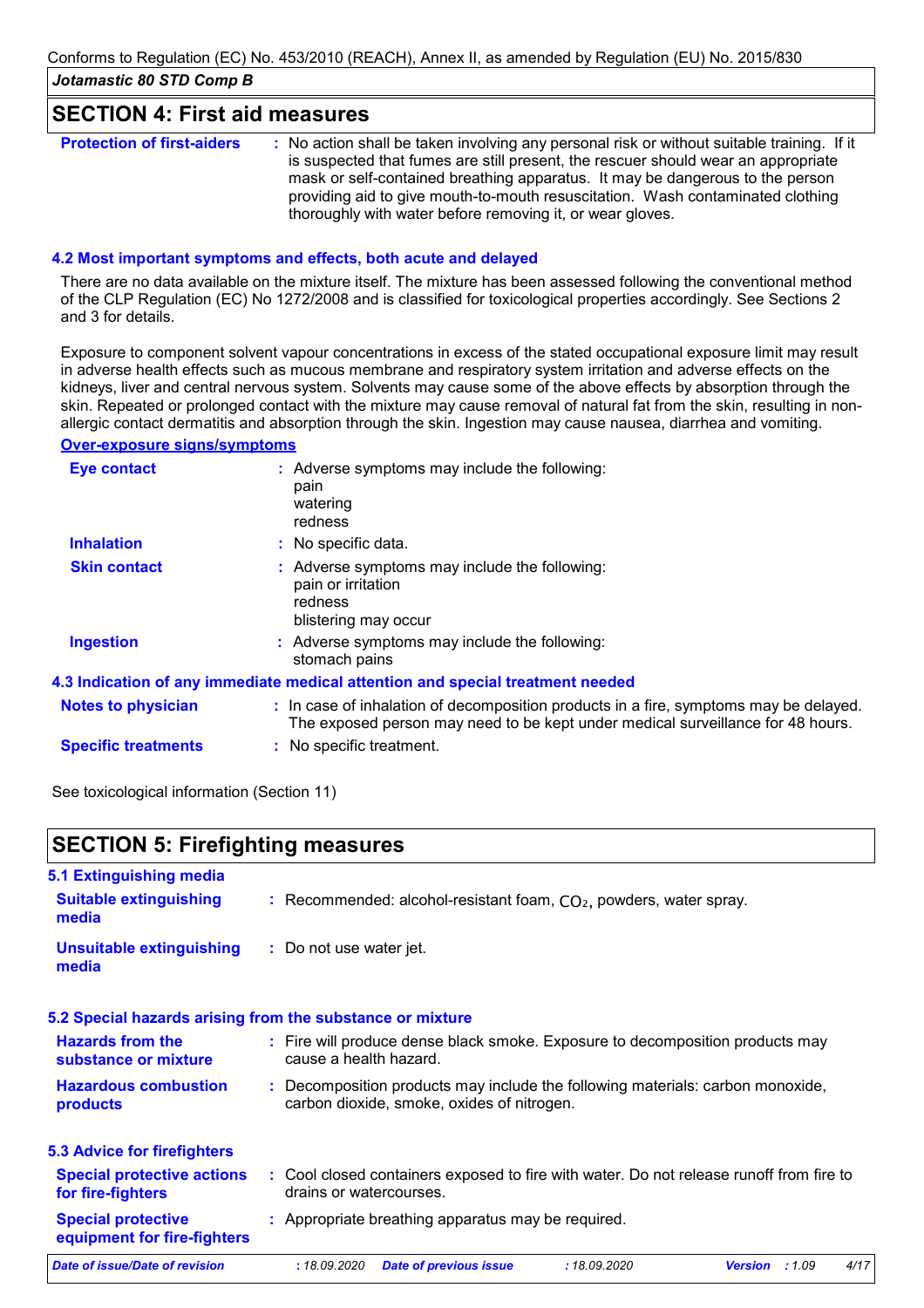### **SECTION 5: Firefighting measures**

### **SECTION 6: Accidental release measures**

|                                                                |  | 6.1 Personal precautions, protective equipment and emergency procedures                                                                                                                                                                                                            |  |  |  |
|----------------------------------------------------------------|--|------------------------------------------------------------------------------------------------------------------------------------------------------------------------------------------------------------------------------------------------------------------------------------|--|--|--|
| For non-emergency<br>personnel                                 |  | : Exclude sources of ignition and ventilate the area. Avoid breathing vapour or mist.<br>Refer to protective measures listed in sections 7 and 8.                                                                                                                                  |  |  |  |
| For emergency responders :                                     |  | If specialised clothing is required to deal with the spillage, take note of any<br>information in Section 8 on suitable and unsuitable materials. See also the<br>information in "For non-emergency personnel".                                                                    |  |  |  |
| <b>6.2 Environmental</b><br><b>precautions</b>                 |  | : Do not allow to enter drains or watercourses. If the product contaminates lakes,<br>rivers, or sewers, inform the appropriate authorities in accordance with local<br>regulations.                                                                                               |  |  |  |
| 6.3 Methods and material<br>for containment and<br>cleaning up |  | : Contain and collect spillage with non-combustible, absorbent material e.g. sand,<br>earth, vermiculite or diatomaceous earth and place in container for disposal<br>according to local regulations (see Section 13). Preferably clean with a detergent.<br>Avoid using solvents. |  |  |  |
| <b>6.4 Reference to other</b><br><b>sections</b>               |  | : See Section 1 for emergency contact information.<br>See Section 8 for information on appropriate personal protective equipment.<br>See Section 13 for additional waste treatment information.                                                                                    |  |  |  |
| <b>SECTION 7: Handling and storage</b>                         |  |                                                                                                                                                                                                                                                                                    |  |  |  |

### The information in this section contains generic advice and guidance. The list of Identified Uses in Section 1 should be consulted for any available use-specific information provided in the Exposure Scenario(s).

#### **7.1 Precautions for safe handling**

Prevent the creation of flammable or explosive concentrations of vapours in air and avoid vapour concentrations higher than the occupational exposure limits.

In addition, the product should only be used in areas from which all naked lights and other sources of ignition have been excluded. Electrical equipment should be protected to the appropriate standard.

Mixture may charge electrostatically: always use earthing leads when transferring from one container to another. Operators should wear antistatic footwear and clothing and floors should be of the conducting type.

Keep away from heat, sparks and flame. No sparking tools should be used.

Avoid contact with skin and eyes. Avoid the inhalation of dust, particulates, spray or mist arising from the application of this mixture. Avoid inhalation of dust from sanding.

Eating, drinking and smoking should be prohibited in areas where this material is handled, stored and processed.

Put on appropriate personal protective equipment (see Section 8).

Never use pressure to empty. Container is not a pressure vessel.

Always keep in containers made from the same material as the original one.

Comply with the health and safety at work laws.

Do not allow to enter drains or watercourses.

**Information on fire and explosion protection**

Vapours are heavier than air and may spread along floors. Vapours may form explosive mixtures with air.

When operators, whether spraying or not, have to work inside the spray booth, ventilation is unlikely to be sufficient to control particulates and solvent vapour in all cases. In such circumstances they should wear a compressed air-fed respirator during the spraying process and until such time as the particulates and solvent vapour concentration has fallen below the exposure limits.

#### **7.2 Conditions for safe storage, including any incompatibilities**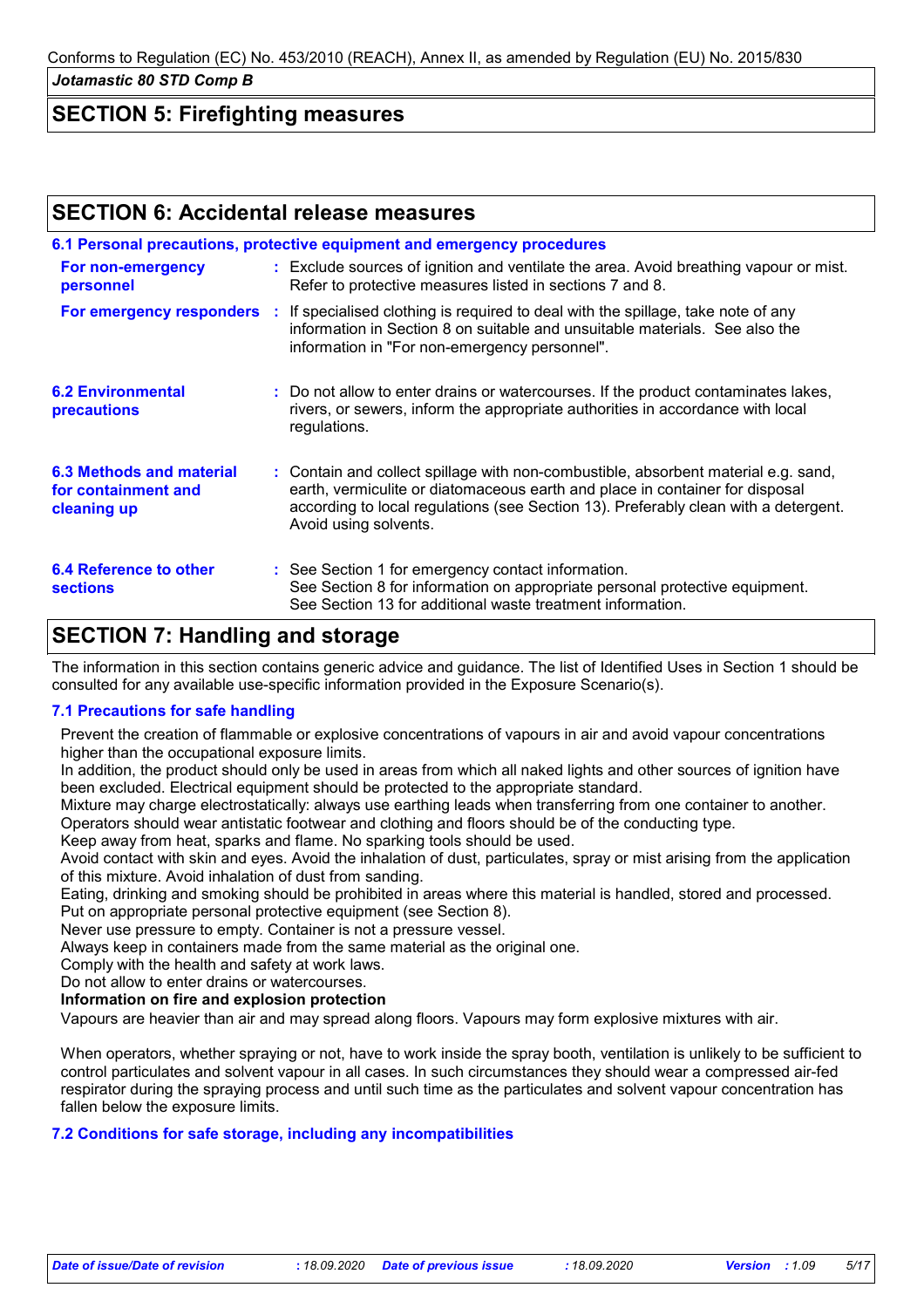### **SECTION 7: Handling and storage**

Store in accordance with local regulations.

#### **Notes on joint storage**

Keep away from: oxidising agents, strong alkalis, strong acids.

#### **Additional information on storage conditions**

Observe label precautions. Store in a dry, cool and well-ventilated area. Keep away from heat and direct sunlight. Keep away from sources of ignition. No smoking. Prevent unauthorised access. Containers that have been opened must be carefully resealed and kept upright to prevent leakage.

#### **7.3 Specific end use(s)**

**Recommendations :**

: Not available. Not available.

**Industrial sector specific : solutions**

# **SECTION 8: Exposure controls/personal protection**

The list of Identified Uses in Section 1 should be consulted for any available use-specific information provided in the Exposure Scenario(s).

#### **8.1 Control parameters**

#### **Occupational exposure limits**

No exposure limit value known.

**Recommended monitoring**  If this product contains ingredients with exposure limits, personal, workplace **: procedures** atmosphere or biological monitoring may be required to determine the effectiveness of the ventilation or other control measures and/or the necessity to use respiratory protective equipment. Reference should be made to monitoring standards, such as the following: European Standard EN 689 (Workplace atmospheres - Guidance for the assessment of exposure by inhalation to chemical agents for comparison with limit values and measurement strategy) European Standard EN 14042 (Workplace atmospheres - Guide for the application and use of procedures for the assessment of exposure to chemical and biological agents) European Standard EN 482 (Workplace atmospheres - General requirements for the performance of procedures for the measurement of chemical agents) Reference to national guidance documents for methods for the determination of hazardous substances will also be required.

#### **DNELs/DMELs**

| <b>Product/ingredient name</b> | <b>Exposure</b>          | <b>Value</b>          | <b>Population</b>                    | <b>Effects</b>                                                                                              |
|--------------------------------|--------------------------|-----------------------|--------------------------------------|-------------------------------------------------------------------------------------------------------------|
|                                | Short term<br>Inhalation |                       | Workers                              | Systemic                                                                                                    |
|                                | Long term<br>Inhalation  | 90 mg/ $m3$           | Workers                              | Systemic                                                                                                    |
|                                | Short term Dermal        | 47 mg/kg              | Workers                              | Systemic                                                                                                    |
|                                | Long term Dermal         | 9.5 mg/kg<br>bw/day   | Workers                              | Systemic                                                                                                    |
|                                | Short term Dermal        | 28.5 mg/<br>kg bw/day | General<br>population                | Systemic                                                                                                    |
|                                | Short term Oral          | 25 mg/kg<br>bw/day    | General<br>population                | Systemic                                                                                                    |
|                                | Long term Dermal         | 5.7 mg/kg<br>bw/day   | General<br>population                | Systemic                                                                                                    |
|                                | Long term Oral           | 5 mg/kg<br>bw/day     | General<br>population                | Systemic                                                                                                    |
|                                | Long term<br>Inhalation  |                       | General<br>population<br>[Consumers] | Systemic                                                                                                    |
|                                |                          |                       | bw/day                               | 450 mg/m <sup>3</sup><br>[Consumers]<br>[Consumers]<br>[Consumers]<br>[Consumers]<br>8.11 mg/m <sup>3</sup> |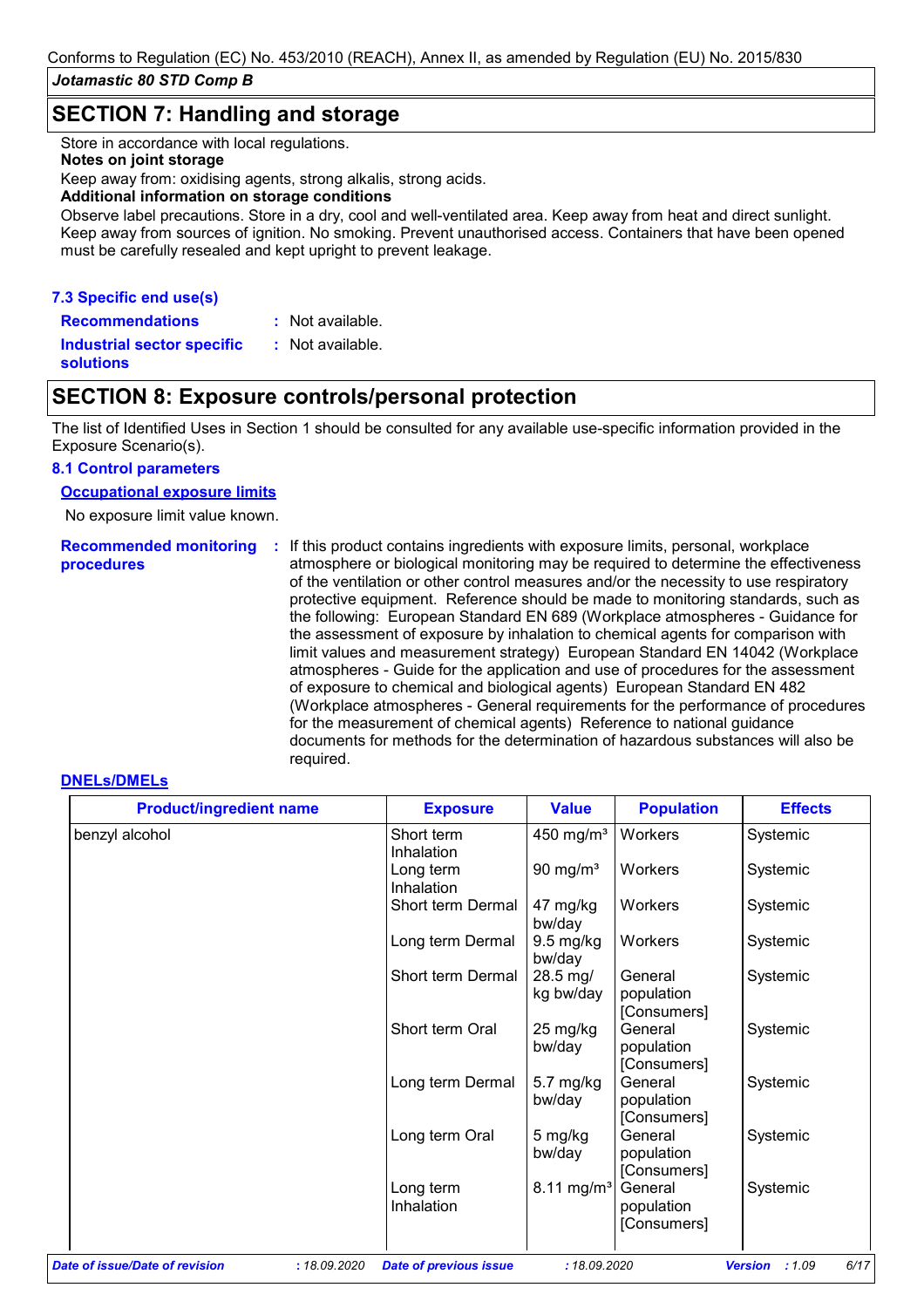# **SECTION 8: Exposure controls/personal protection**

|                                | Short term               | 40.55 mg/                     | General     | Systemic |
|--------------------------------|--------------------------|-------------------------------|-------------|----------|
|                                | Inhalation               | m <sup>3</sup>                | population  |          |
|                                |                          |                               | [Consumers] |          |
|                                | Long term Oral           | 4 mg/kg                       | General     | Systemic |
|                                |                          | bw/day                        | population  |          |
|                                | Long term Dermal         | 4 mg/kg                       | General     | Systemic |
|                                |                          | bw/day                        | population  |          |
|                                |                          |                               |             |          |
|                                | Long term                | 5.4 mg/ $m3$                  | General     | Systemic |
|                                | Inhalation               |                               | population  |          |
|                                | Long term Dermal         | 8 mg/kg<br>bw/day             | Workers     | Systemic |
|                                | Short term Oral          | 20 mg/kg                      | General     | Systemic |
|                                |                          | bw/day                        | population  |          |
|                                | Short term Dermal        | 20 mg/kg                      | General     | Systemic |
|                                |                          | bw/day                        | population  |          |
|                                | Long term                | 22 mg/ $m3$                   | Workers     | Systemic |
|                                | Inhalation               |                               |             |          |
|                                | Short term               | $27 \text{ mg/m}^3$           | General     | Systemic |
|                                | Inhalation               |                               | population  |          |
|                                | Short term Dermal        | 40 mg/kg<br>bw/day            | Workers     | Systemic |
|                                | Short term<br>Inhalation | 110 mg/m $3$                  | Workers     | Systemic |
| 3-aminomethyl-                 | Long term Oral           | $0.526$ mg/                   | General     | Systemic |
| 3,5,5-trimethylcyclohexylamine |                          | kg bw/day                     | population  |          |
|                                |                          |                               | [Consumers] |          |
|                                | Short term               | $0.073$ mg/                   | Workers     | Local    |
|                                | Inhalation               | m <sup>3</sup>                |             |          |
|                                | Long term                | $0.073$ mg/                   | Workers     | Local    |
|                                | Inhalation               | m <sup>3</sup>                |             |          |
|                                |                          |                               |             |          |
|                                | Long term Oral           | $0.526$ mg/                   | General     | Systemic |
|                                |                          | kg bw/day                     | population  |          |
| 2-methylpentane-1,5-diamine    | Long term                | $0.125$ mg/                   | General     | Local    |
|                                | Inhalation               | m <sup>3</sup>                | population  |          |
|                                | Short term               | $0.25$ mg/m <sup>3</sup>      | General     | Local    |
|                                | Inhalation               |                               | population  |          |
|                                | Long term                | $0.25$ mg/m <sup>3</sup>      | Workers     | Local    |
|                                | Inhalation               |                               |             |          |
|                                | Short term               | $0.5$ mg/m <sup>3</sup>       | Workers     | Local    |
|                                | Inhalation               |                               |             |          |
|                                | Long term Oral           | $0.75$ mg/                    | General     | Systemic |
|                                |                          | kg bw/day                     | population  |          |
|                                | Long term Dermal         | $0.75$ mg/                    | General     | Systemic |
|                                |                          | kg bw/day                     | population  |          |
|                                | Long term Dermal         | $1.5 \text{ mg/kg}$<br>bw/day | Workers     | Systemic |
|                                |                          |                               |             |          |

### **PNECs**

| <b>Product/ingredient name</b>                   |              | <b>Compartment Detail</b>     | <b>Value</b>             | <b>Method Detail</b>            |
|--------------------------------------------------|--------------|-------------------------------|--------------------------|---------------------------------|
| benzyl alcohol                                   |              | Fresh water                   | 1 mg/l                   |                                 |
|                                                  |              | Marine                        | $0.1$ mg/l               |                                 |
|                                                  |              | Sewage Treatment<br>Plant     | 39 mg/l                  |                                 |
|                                                  |              | Fresh water sediment          | $5.27 \text{ mg/kg}$ dwt |                                 |
|                                                  |              | Marine water sediment         | $0.527$ mg/kg dwt        |                                 |
|                                                  |              | Soil                          | $0.456$ mg/kg dwt        | ۰                               |
| 3-aminomethyl-<br>3,5,5-trimethylcyclohexylamine |              | Fresh water                   | $0.06$ mg/l              |                                 |
|                                                  |              | Marine                        | $0.006$ mg/l             |                                 |
|                                                  |              | Sewage Treatment<br>Plant     | 3.18 mg/l                |                                 |
|                                                  |              | Fresh water sediment          | 5.784 mg/kg dwt          | ۰                               |
| Date of issue/Date of revision                   | : 18.09.2020 | <b>Date of previous issue</b> | :18.09.2020              | 7/17<br><b>Version</b><br>:1.09 |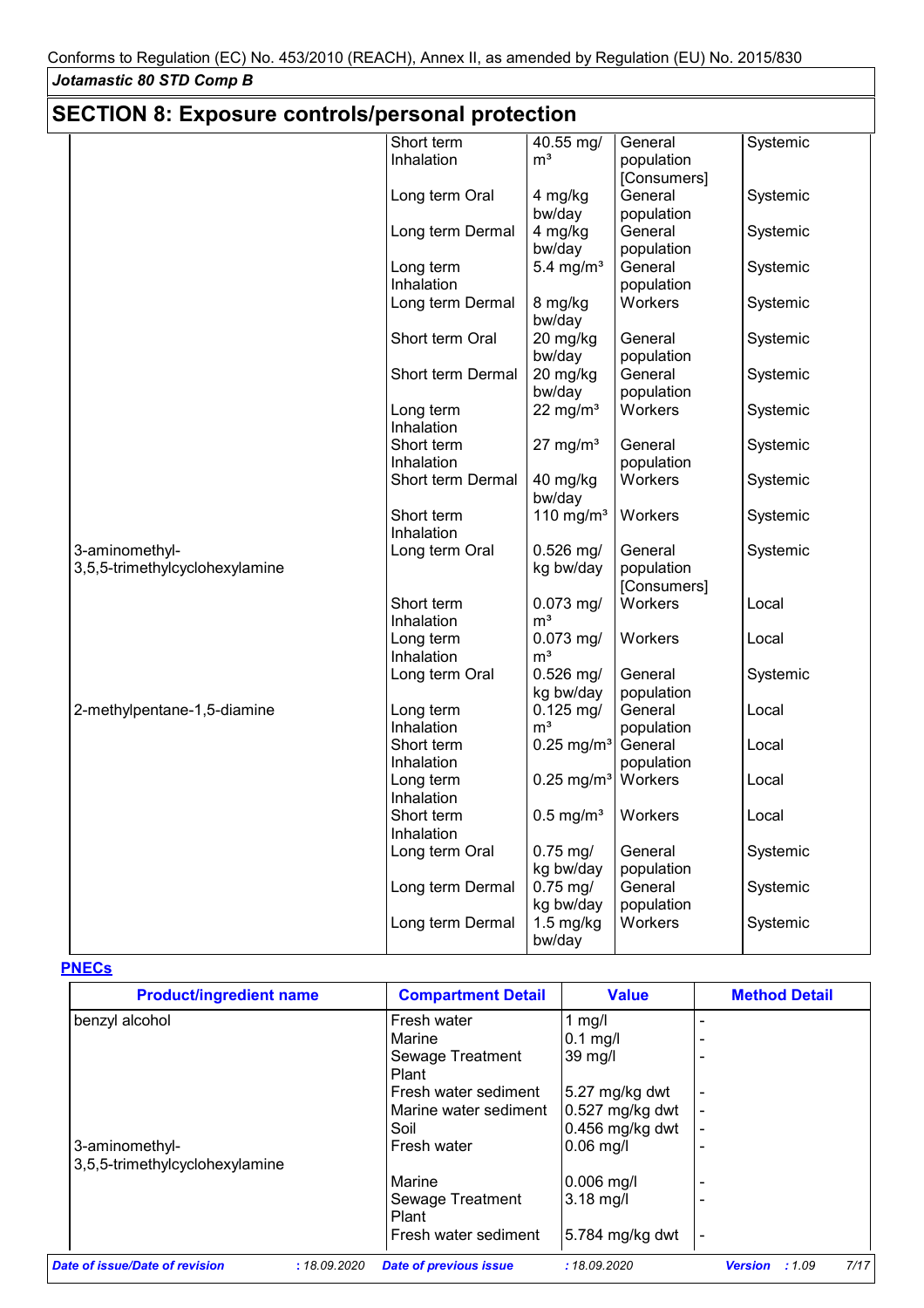| <b>SECTION 8: Exposure controls/personal protection</b> |                                                     |                      |  |
|---------------------------------------------------------|-----------------------------------------------------|----------------------|--|
|                                                         | Marine water sediment   0.578 mg/kg dwt   -<br>Soil | $1.121$ mg/kg dwt  - |  |

| <b>8.2 Exposure controls</b>               |                                                                                                                                                                                                                                                                                                                                                                                                                                                                                                                                                                                                                                                                                                                                                                                                                                                                                                                                                                                                                                                                                                                                                                                                                                                                                                                                                                                                                                                                     |
|--------------------------------------------|---------------------------------------------------------------------------------------------------------------------------------------------------------------------------------------------------------------------------------------------------------------------------------------------------------------------------------------------------------------------------------------------------------------------------------------------------------------------------------------------------------------------------------------------------------------------------------------------------------------------------------------------------------------------------------------------------------------------------------------------------------------------------------------------------------------------------------------------------------------------------------------------------------------------------------------------------------------------------------------------------------------------------------------------------------------------------------------------------------------------------------------------------------------------------------------------------------------------------------------------------------------------------------------------------------------------------------------------------------------------------------------------------------------------------------------------------------------------|
| <b>Appropriate engineering</b><br>controls | : Provide adequate ventilation. Where reasonably practicable, this should be<br>achieved by the use of local exhaust ventilation and good general extraction. If<br>these are not sufficient to maintain concentrations of particulates and solvent<br>vapours below the OEL, suitable respiratory protection must be worn.                                                                                                                                                                                                                                                                                                                                                                                                                                                                                                                                                                                                                                                                                                                                                                                                                                                                                                                                                                                                                                                                                                                                         |
| <b>Individual protection measures</b>      |                                                                                                                                                                                                                                                                                                                                                                                                                                                                                                                                                                                                                                                                                                                                                                                                                                                                                                                                                                                                                                                                                                                                                                                                                                                                                                                                                                                                                                                                     |
| <b>Hygiene measures</b>                    | : Wash hands, forearms and face thoroughly after handling chemical products, before<br>eating, smoking and using the lavatory and at the end of the working period.<br>Appropriate techniques should be used to remove potentially contaminated clothing.<br>Contaminated work clothing should not be allowed out of the workplace. Wash<br>contaminated clothing before reusing. Ensure that eyewash stations and safety<br>showers are close to the workstation location.                                                                                                                                                                                                                                                                                                                                                                                                                                                                                                                                                                                                                                                                                                                                                                                                                                                                                                                                                                                         |
| <b>Eye/face protection</b>                 | : Safety eyewear complying to EN 166 should be used when a risk assessment<br>indicates this is necessary to avoid exposure to liquid splashes, mists, gases or<br>dusts. If contact is possible, the following protection should be worn, unless the<br>assessment indicates a higher degree of protection: chemical splash goggles and/<br>or face shield. If inhalation hazards exist, a full-face respirator may be required<br>instead.                                                                                                                                                                                                                                                                                                                                                                                                                                                                                                                                                                                                                                                                                                                                                                                                                                                                                                                                                                                                                        |
| <b>Skin protection</b>                     |                                                                                                                                                                                                                                                                                                                                                                                                                                                                                                                                                                                                                                                                                                                                                                                                                                                                                                                                                                                                                                                                                                                                                                                                                                                                                                                                                                                                                                                                     |
| <b>Hand protection</b>                     |                                                                                                                                                                                                                                                                                                                                                                                                                                                                                                                                                                                                                                                                                                                                                                                                                                                                                                                                                                                                                                                                                                                                                                                                                                                                                                                                                                                                                                                                     |
| <b>Gloves</b>                              | : There is no one glove material or combination of materials that will give unlimited<br>resistance to any individual or combination of chemicals.<br>The breakthrough time must be greater than the end use time of the product.<br>The instructions and information provided by the glove manufacturer on use,<br>storage, maintenance and replacement must be followed.<br>Gloves should be replaced regularly and if there is any sign of damage to the glove<br>material.<br>Always ensure that gloves are free from defects and that they are stored and used<br>correctly.<br>The performance or effectiveness of the glove may be reduced by physical/chemical<br>damage and poor maintenance.<br>Barrier creams may help to protect the exposed areas of the skin but should not be<br>applied once exposure has occurred.<br>Wear suitable gloves tested to EN374.<br>May be used, gloves(breakthrough time) 4 - 8 hours: PVC, nitrile rubber<br>Recommended, gloves(breakthrough time) > 8 hours: 4H, fluor rubber, Viton®,<br>neoprene, butyl rubber<br>For right choice of glove materials, with focus on chemical resistance and time of<br>penetration, seek advice by the supplier of chemical resistant gloves.<br>The user must check that the final choice of type of glove selected for handling this<br>product is the most appropriate and takes into account the particular conditions of<br>use, as included in the user's risk assessment. |
| <b>Body protection</b>                     | : Personnel should wear antistatic clothing made of natural fibres or of high-<br>temperature-resistant synthetic fibres.                                                                                                                                                                                                                                                                                                                                                                                                                                                                                                                                                                                                                                                                                                                                                                                                                                                                                                                                                                                                                                                                                                                                                                                                                                                                                                                                           |
| <b>Other skin protection</b>               | : Appropriate footwear and any additional skin protection measures should be<br>selected based on the task being performed and the risks involved and should be<br>approved by a specialist before handling this product.                                                                                                                                                                                                                                                                                                                                                                                                                                                                                                                                                                                                                                                                                                                                                                                                                                                                                                                                                                                                                                                                                                                                                                                                                                           |
| <b>Respiratory protection</b>              | : If workers are exposed to concentrations above the exposure limit, they must use a<br>respirator according to EN 140. Use respiratory mask with charcoal and dust filter<br>when spraying this product, according to EN 14387(as filter combination A2-P2). In<br>confined spaces, use compressed-air or fresh-air respiratory equipment. When use<br>of roller or brush, consider use of charcoalfilter.                                                                                                                                                                                                                                                                                                                                                                                                                                                                                                                                                                                                                                                                                                                                                                                                                                                                                                                                                                                                                                                         |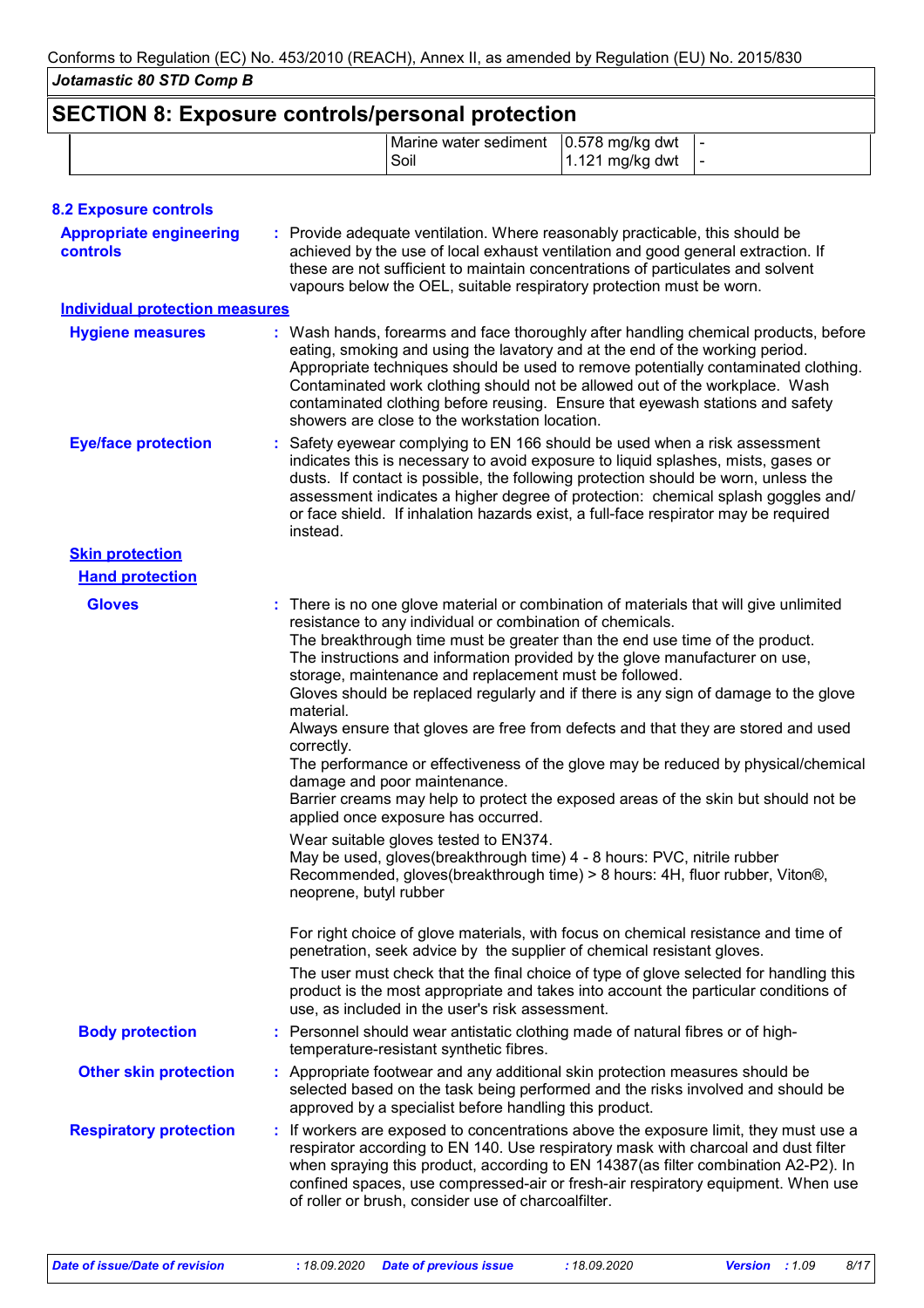# **SECTION 8: Exposure controls/personal protection**

**Environmental exposure : Do not allow to enter drains or watercourses. controls**

# **SECTION 9: Physical and chemical properties**

# **9.1 Information on basic physical and chemical properties**

| <b>Appearance</b>                                          |                                                                                                                                                       |
|------------------------------------------------------------|-------------------------------------------------------------------------------------------------------------------------------------------------------|
| <b>Physical state</b>                                      | $:$ Liquid.                                                                                                                                           |
| <b>Colour</b>                                              | : Yellowish-brown.                                                                                                                                    |
| <b>Odour</b>                                               | : Characteristic.                                                                                                                                     |
| <b>Odour threshold</b>                                     | Not applicable.                                                                                                                                       |
| pH                                                         | : Not applicable.                                                                                                                                     |
| <b>Melting point/freezing point</b>                        | : Not applicable.                                                                                                                                     |
| <b>Initial boiling point and</b><br>boiling range          | : Lowest known value: $205.3^{\circ}C(401.5^{\circ}F)$ (benzyl alcohol). Weighted average:<br>221.96°C (431.5°F)                                      |
| <b>Flash point</b>                                         | : Closed cup: 80°C                                                                                                                                    |
| <b>Evaporation rate</b>                                    | : 0.007 (benzyl alcohol) compared with butyl acetate                                                                                                  |
| <b>Flammability (solid, gas)</b>                           | : Not applicable.                                                                                                                                     |
| <b>Upper/lower flammability or</b><br>explosive limits     | $: 1.2 - 13%$                                                                                                                                         |
| <b>Vapour pressure</b>                                     | : Highest known value: 0.03 kPa (0.2 mm Hg) (at $20^{\circ}$ C) (2-methylpentane-<br>1,5-diamine). Weighted average: 0.007 kPa (0.05 mm Hg) (at 20°C) |
| <b>Vapour density</b>                                      | : Highest known value: $3.7$ (Air = 1) (benzyl alcohol).                                                                                              |
| <b>Density</b>                                             | : $1.04$ g/cm <sup>3</sup>                                                                                                                            |
| <b>Solubility(ies)</b>                                     | : Insoluble in the following materials: cold water and hot water.                                                                                     |
| Partition coefficient: n-octanol/: Not available.<br>water |                                                                                                                                                       |
| <b>Auto-ignition temperature</b>                           | : Lowest known value: 380°C (716°F) (3-aminomethyl-<br>3,5,5-trimethylcyclohexylamine).                                                               |
| <b>Decomposition temperature</b>                           | : Not available.                                                                                                                                      |
| <b>Viscosity</b>                                           | Kinematic (40°C): >0.205 cm <sup>2</sup> /s (>20.5 mm <sup>2</sup> /s)                                                                                |
| <b>Explosive properties</b>                                | : Not available.                                                                                                                                      |
| <b>Oxidising properties</b>                                | : Not available.                                                                                                                                      |

#### **9.2 Other information**

No additional information.

# **SECTION 10: Stability and reactivity**

| <b>10.1 Reactivity</b>                          |    | : No specific test data related to reactivity available for this product or its ingredients.                                      |
|-------------------------------------------------|----|-----------------------------------------------------------------------------------------------------------------------------------|
| <b>10.2 Chemical stability</b>                  |    | : Stable under recommended storage and handling conditions (see Section 7).                                                       |
| 10.3 Possibility of<br>hazardous reactions      |    | : Under normal conditions of storage and use, hazardous reactions will not occur.                                                 |
| <b>10.4 Conditions to avoid</b>                 | ÷. | When exposed to high temperatures may produce hazardous decomposition<br>products.                                                |
| 10.5 Incompatible materials                     | ÷. | Keep away from the following materials to prevent strong exothermic reactions:<br>oxidising agents, strong alkalis, strong acids. |
| <b>10.6 Hazardous</b><br>decomposition products |    | : Decomposition products may include the following materials: carbon monoxide,<br>carbon dioxide, smoke, oxides of nitrogen.      |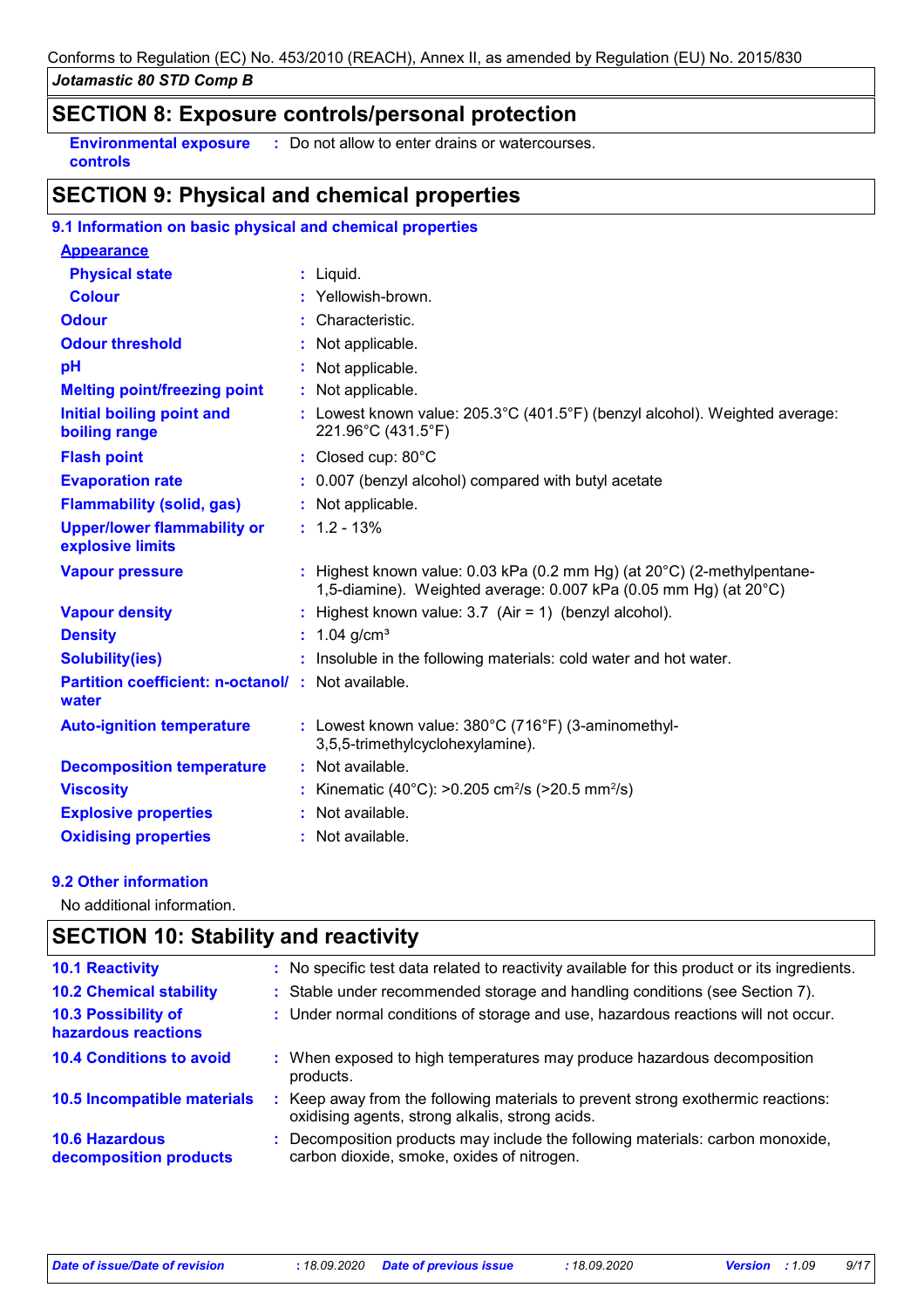# **SECTION 11: Toxicological information**

# **11.1 Information on toxicological effects**

There are no data available on the mixture itself. The mixture has been assessed following the conventional method of the CLP Regulation (EC) No 1272/2008 and is classified for toxicological properties accordingly. See Sections 2 and 3 for details.

Exposure to component solvent vapour concentrations in excess of the stated occupational exposure limit may result in adverse health effects such as mucous membrane and respiratory system irritation and adverse effects on the kidneys, liver and central nervous system. Solvents may cause some of the above effects by absorption through the skin. Repeated or prolonged contact with the mixture may cause removal of natural fat from the skin, resulting in nonallergic contact dermatitis and absorption through the skin. Ingestion may cause nausea, diarrhea and vomiting.

#### **Acute toxicity**

| <b>Product/ingredient name</b> | <b>Result</b> | <b>Species</b> | <b>Dose</b> | <b>Exposure</b> |
|--------------------------------|---------------|----------------|-------------|-----------------|
| benzyl alcohol                 | LD50 Oral     | Rat            | 1230 mg/kg  |                 |
| 3-aminomethyl-                 | LD50 Oral     | Rat            | 1030 mg/kg  |                 |
| 3,5,5-trimethylcyclohexylamine |               |                |             |                 |
| 2-methylpentane-               | LD50 Oral     | Rat            | 1690 mg/kg  | -               |
| 1,5-diamine                    |               |                |             |                 |

#### **Acute toxicity estimates**

| <b>Route</b>         | <b>ATE value</b> |  |  |
|----------------------|------------------|--|--|
| Oral                 | $668.18$ mg/kg   |  |  |
| <b>Dermal</b>        | 6250 mg/kg       |  |  |
| Inhalation (vapours) | 37.16 mg/l       |  |  |

#### **Irritation/Corrosion**

| <b>Product/ingredient name</b>  | <b>Result</b>          | <b>Species</b>                     | <b>Score</b> | <b>Exposure</b> | <b>Observation</b> |
|---------------------------------|------------------------|------------------------------------|--------------|-----------------|--------------------|
| aminepoxyadduct                 | Eyes - Irritant        | Mammal -<br>species<br>unspecified |              |                 |                    |
| benzyl alcohol                  | Eyes - Mild irritant   | Mammal -<br>species<br>unspecified |              |                 |                    |
| 2-methylpentane-<br>1,5-diamine | Eyes - Severe irritant | Rabbit                             |              | 0.1 Mililiters  |                    |
|                                 | Skin - Severe irritant | Rabbit                             |              | 0.5 Mililiters  |                    |

#### **Sensitisation**

| <b>Product/ingredient name</b>                   | <b>Route of</b><br>exposure | <b>Species</b>                  | <b>Result</b> |
|--------------------------------------------------|-----------------------------|---------------------------------|---------------|
| aminepoxyadduct                                  | skin                        | Mammal - species<br>unspecified | Sensitising   |
| 3-aminomethyl-<br>3,5,5-trimethylcyclohexylamine | skin                        | Mammal - species<br>unspecified | Sensitising   |

#### **Mutagenicity**

No known significant effects or critical hazards.

#### **Carcinogenicity**

No known significant effects or critical hazards.

#### **Reproductive toxicity**

**Developmental effects :** : No known significant effects or critical hazards.

**Fertility effects :**

: No known significant effects or critical hazards.

### **Specific target organ toxicity (single exposure)**

| <b>Product/ingredient name</b> |             |                               | <b>Route of</b><br><b>Category</b> |  | exposure        | <b>Target organs</b>              |       |       |
|--------------------------------|-------------|-------------------------------|------------------------------------|--|-----------------|-----------------------------------|-------|-------|
| 2-methylpentane-1,5-diamine    |             |                               | Category 3                         |  | Not applicable. | Respiratory tract<br>l irritation |       |       |
| Date of issue/Date of revision | :18.09.2020 | <b>Date of previous issue</b> |                                    |  | :18.09.2020     | Version                           | :1.09 | 10/17 |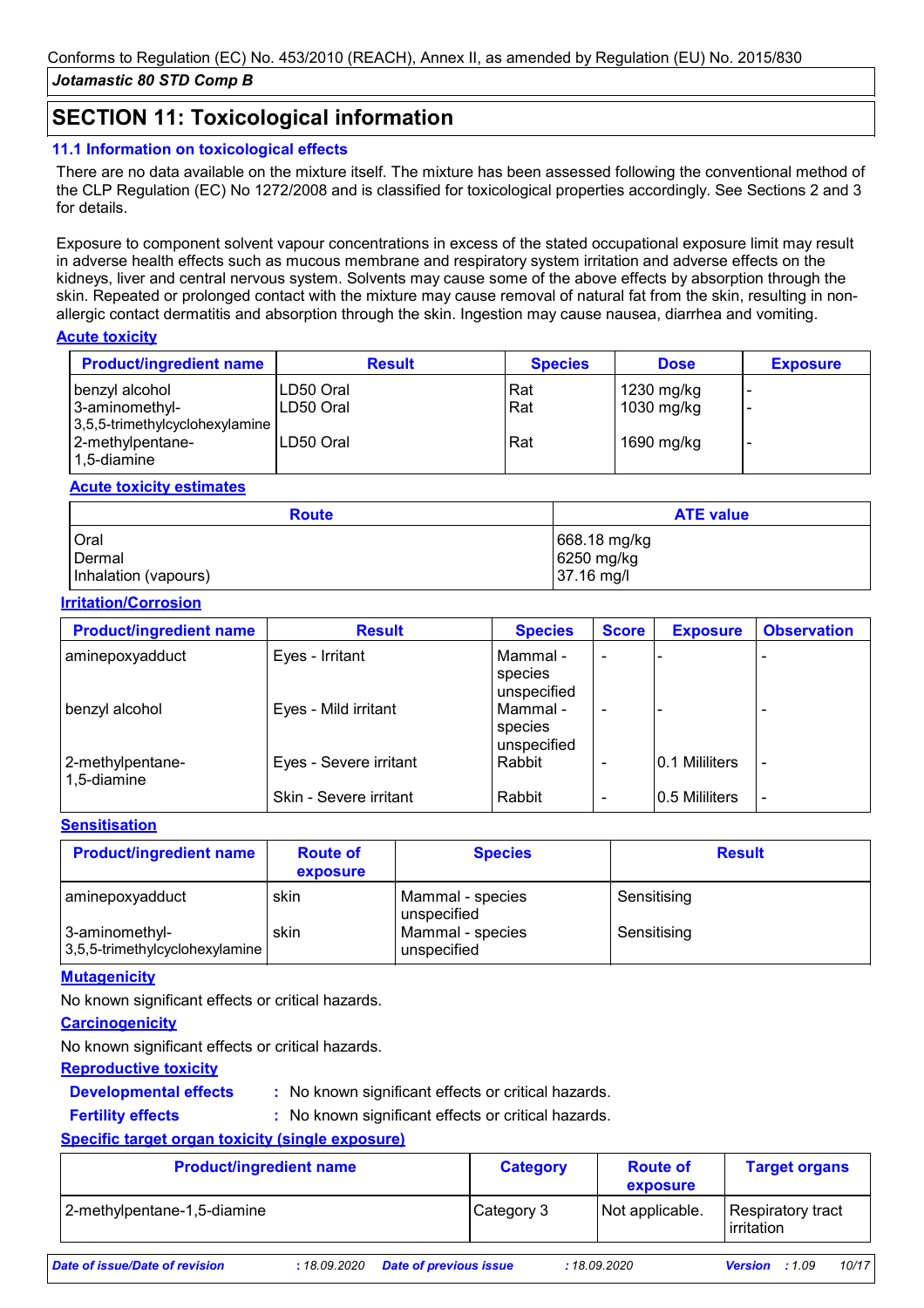# **SECTION 11: Toxicological information**

**Specific target organ toxicity (repeated exposure)**

Based on available data, the classification criteria are not met.

#### **Aspiration hazard**

Based on available data, the classification criteria are not met.

**Other information :** : None identified.

# **SECTION 12: Ecological information**

#### **12.1 Toxicity**

There are no data available on the mixture itself. Do not allow to enter drains or watercourses.

The mixture has been assessed following the summation method of the CLP Regulation (EC) No 1272/2008 and is classified for eco-toxicological properties accordingly. See Sections 2 and 3 for details.

| <b>Product/ingredient name</b>                   | <b>Result</b>                               | <b>Species</b>                                        | <b>Exposure</b>      |
|--------------------------------------------------|---------------------------------------------|-------------------------------------------------------|----------------------|
| aminepoxyadduct                                  | Acute EC50 8.1 mg/l                         | Algae - Pseudokirchneriella<br>subcapitata            | 72 hours             |
|                                                  | Acute EC50 5.7 mg/l<br>Acute LC50 7.9 mg/l  | Daphnia - Daphnia magna<br>Fish - Oncorhynchus Mykiss | 48 hours<br>96 hours |
| 3-aminomethyl-<br>3,5,5-trimethylcyclohexylamine | Acute EC50 17.4 to 21.5 mg/l Fresh<br>water | Daphnia - Daphnia magna                               | 48 hours             |
|                                                  | Acute IC50 37 mg/l                          | Algae                                                 | 72 hours             |

This material is toxic to aquatic life with long lasting effects.

#### **12.2 Persistence and degradability**

| <b>Product/ingredient name</b> | Test | <b>Result</b>               | <b>Dose</b> | <b>Inoculum</b> |
|--------------------------------|------|-----------------------------|-------------|-----------------|
| aminepoxyadduct                |      | 0 % - Not readily - 28 days |             |                 |

Not available.

| <b>Product/ingredient name</b>                   | <b>Aquatic half-life</b> | <b>Photolysis</b> | Biodegradability       |
|--------------------------------------------------|--------------------------|-------------------|------------------------|
| aminepoxyadduct<br>benzyl alcohol                |                          |                   | Not readily<br>Readily |
| 3-aminomethyl-<br>3,5,5-trimethylcyclohexylamine |                          |                   | <b>Not readily</b>     |

#### **12.3 Bioaccumulative potential**

| <b>Product/ingredient name</b>                         | <b>LogP</b> <sub>ow</sub> | <b>BCF</b> | <b>Potential</b> |
|--------------------------------------------------------|---------------------------|------------|------------------|
| benzyl alcohol                                         | 0.87                      | 100        | low              |
| l 3-aminomethvl-<br>$ 3,5,5$ -trimethylcyclohexylamine | 0.99                      |            | llow             |

### **12.4 Mobility in soil**

| <b>Soil/water partition</b> | : Not available. |
|-----------------------------|------------------|
| <b>coefficient (Koc)</b>    |                  |
| <b>Mobility</b>             | : Not available. |

#### **12.5 Results of PBT and vPvB assessment**

This mixture does not contain any substances that are assessed to be a PBT or a vPvB.

**12.6 Other adverse effects** : No known significant effects or critical hazards.

| Date of issue/Date of revision | : 18.09.2020 Date of previous issue | 18.09.2020 | <b>Version</b> : 1.09 | 11/17 |
|--------------------------------|-------------------------------------|------------|-----------------------|-------|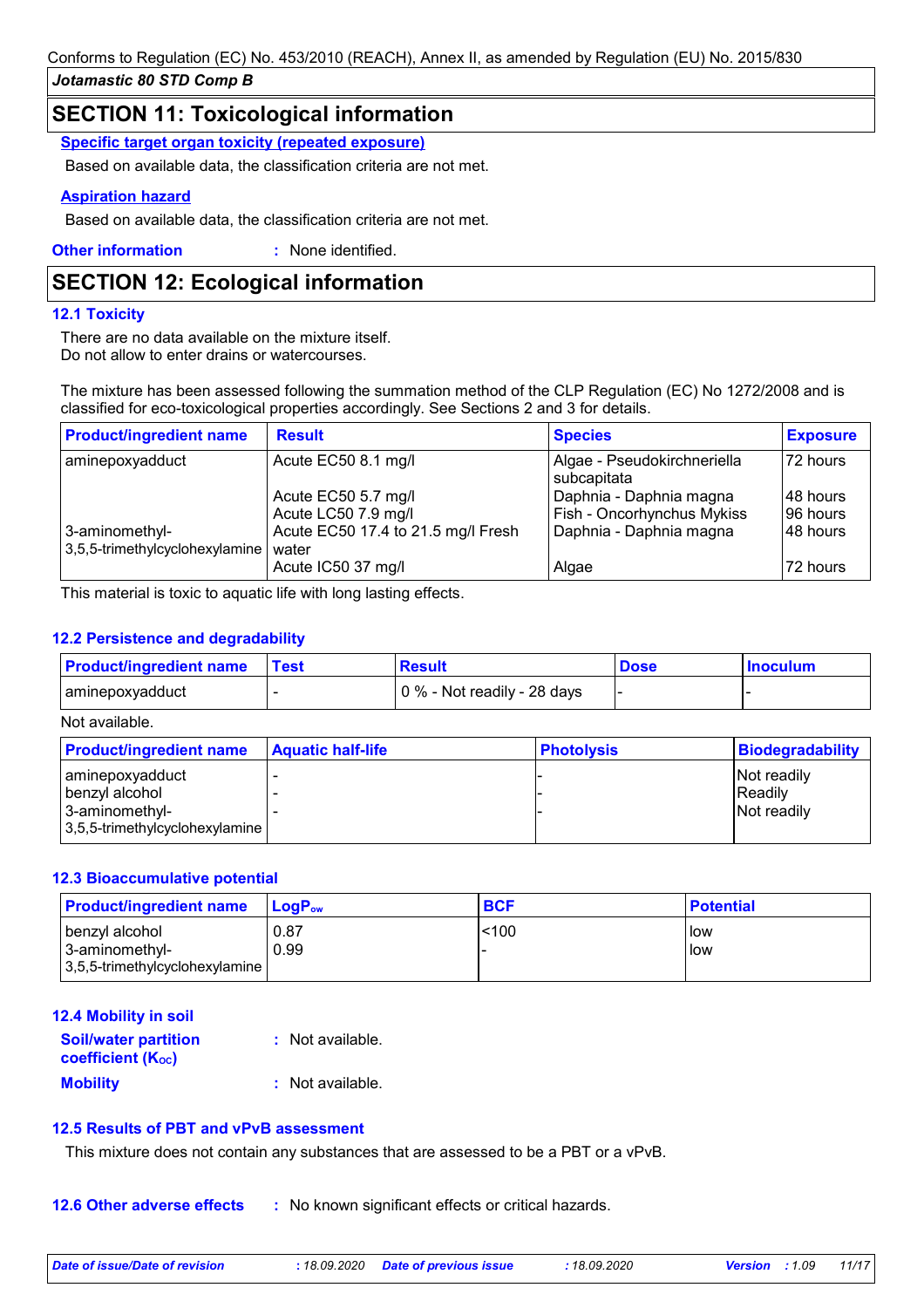# **SECTION 13: Disposal considerations**

The information in this section contains generic advice and guidance. The list of Identified Uses in Section 1 should be consulted for any available use-specific information provided in the Exposure Scenario(s).

#### **13.1 Waste treatment methods**

| <b>Product</b>                           |                                                                                                                                                                                                                                                                                                                                                                                                                                                                                                                                                    |  |
|------------------------------------------|----------------------------------------------------------------------------------------------------------------------------------------------------------------------------------------------------------------------------------------------------------------------------------------------------------------------------------------------------------------------------------------------------------------------------------------------------------------------------------------------------------------------------------------------------|--|
| <b>Methods of disposal</b>               | The generation of waste should be avoided or minimised wherever possible.<br>Disposal of this product, solutions and any by-products should at all times comply<br>with the requirements of environmental protection and waste disposal legislation<br>and any regional local authority requirements. Dispose of surplus and non-<br>recyclable products via a licensed waste disposal contractor. Waste should not be<br>disposed of untreated to the sewer unless fully compliant with the requirements of<br>all authorities with jurisdiction. |  |
| <b>Hazardous waste</b>                   | $:$ Yes.                                                                                                                                                                                                                                                                                                                                                                                                                                                                                                                                           |  |
| <b>Disposal considerations</b>           | Do not allow to enter drains or watercourses.<br>Dispose of according to all federal, state and local applicable regulations.<br>If this product is mixed with other wastes, the original waste product code may no<br>longer apply and the appropriate code should be assigned.<br>For further information, contact your local waste authority.                                                                                                                                                                                                   |  |
| <b>European waste</b><br>catalogue (EWC) | : 08 01 11* Waste paint and varnish containing organic solvents or other dangerous<br>substances                                                                                                                                                                                                                                                                                                                                                                                                                                                   |  |
| <b>Packaging</b>                         |                                                                                                                                                                                                                                                                                                                                                                                                                                                                                                                                                    |  |
| <b>Methods of disposal</b>               | The generation of waste should be avoided or minimised wherever possible. Waste<br>packaging should be recycled. Incineration or landfill should only be considered<br>when recycling is not feasible.                                                                                                                                                                                                                                                                                                                                             |  |
| <b>Disposal considerations</b>           | Using information provided in this safety data sheet, advice should be obtained from<br>the relevant waste authority on the classification of empty containers.<br>Empty containers must be scrapped or reconditioned.<br>Dispose of containers contaminated by the product in accordance with local or<br>national legal provisions.                                                                                                                                                                                                              |  |
| <b>Type of packaging</b>                 | European waste catalogue (EWC)                                                                                                                                                                                                                                                                                                                                                                                                                                                                                                                     |  |
| <b>CEPE Paint Guidelines</b>             | 15 01 10*<br>packaging containing residues of or contaminated by<br>hazardous substances                                                                                                                                                                                                                                                                                                                                                                                                                                                           |  |
| <b>Special precautions</b>               | : This material and its container must be disposed of in a safe way. Care should be<br>taken when handling emptied containers that have not been cleaned or rinsed out.<br>Empty containers or liners may retain some product residues. Avoid dispersal of<br>spilt material and runoff and contact with soil, waterways, drains and sewers.                                                                                                                                                                                                       |  |

# **SECTION 14: Transport information**

|                                           | <b>ADR/RID</b>                                                                                 | <b>ADN</b>                                                                                     | <b>IMDG</b>                                                                                                                              | <b>IATA</b>                                                                                    |
|-------------------------------------------|------------------------------------------------------------------------------------------------|------------------------------------------------------------------------------------------------|------------------------------------------------------------------------------------------------------------------------------------------|------------------------------------------------------------------------------------------------|
| 14.1 UN number                            | <b>UN2735</b>                                                                                  | <b>UN2735</b>                                                                                  | <b>UN2735</b>                                                                                                                            | <b>UN2735</b>                                                                                  |
| 14.2 UN proper<br>shipping name           | Polyamines, liquid,<br>corrosive, n.o.s.<br>(3-aminomethyl-<br>3,5,5-trimethylcyclohexylamine) | Polyamines, liquid,<br>corrosive, n.o.s.<br>(3-aminomethyl-<br>3,5,5-trimethylcyclohexylamine) | Polyamines, liquid,<br>corrosive, n.o.s.<br>(3-aminomethyl-<br>3,5,5-trimethylcyclohexylamine).<br>Marine pollutant<br>(aminepoxyadduct) | Polyamines, liquid,<br>corrosive, n.o.s.<br>(3-aminomethyl-<br>3,5,5-trimethylcyclohexylamine) |
| <b>14.3 Transport</b><br>hazard class(es) | 8<br>$\bigstar$<br>"∠ ∉                                                                        | 8<br>$\bigstar$<br>પ∠¥                                                                         | 8<br>$\bigstar$<br>پخ کند                                                                                                                | 8                                                                                              |
| 14.4 Packing<br>group                     | $\mathbf{III}$                                                                                 | $\mathbf{III}$                                                                                 | $\mathbf{III}$                                                                                                                           | $\mathbf{III}$                                                                                 |
| <b>Date of issue/Date of revision</b>     | : 18.09.2020                                                                                   | <b>Date of previous issue</b>                                                                  | : 18.09.2020                                                                                                                             | :1.09<br>12/17<br><b>Version</b>                                                               |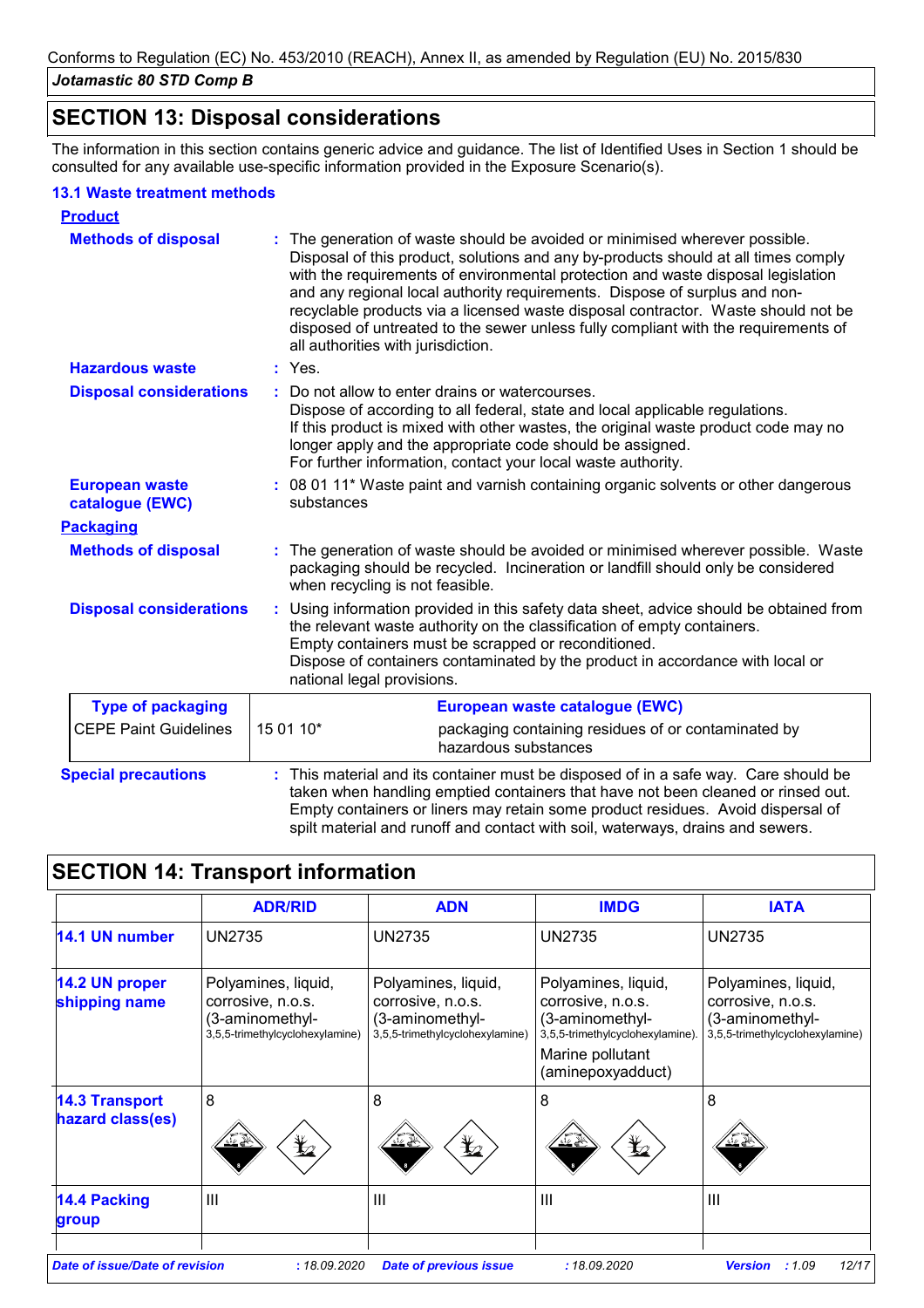| 14.5<br><b>Environmental</b><br><b>hazards</b>                                              | Yes. | Yes.                                                                                                                                                                                                               | Yes. | Yes. The<br>environmentally<br>hazardous substance<br>mark is not required.        |
|---------------------------------------------------------------------------------------------|------|--------------------------------------------------------------------------------------------------------------------------------------------------------------------------------------------------------------------|------|------------------------------------------------------------------------------------|
| <b>Additional information</b>                                                               |      |                                                                                                                                                                                                                    |      |                                                                                    |
| <b>ADR/RID</b>                                                                              |      | sizes of ≤5 L or ≤5 kg.<br>Hazard identification number 80<br>Tunnel code (E)                                                                                                                                      |      | : The environmentally hazardous substance mark is not required when transported in |
| <b>ADN</b>                                                                                  |      | : The environmentally hazardous substance mark is not required when transported in<br>sizes of ≤5 L or ≤5 kg.                                                                                                      |      |                                                                                    |
| <b>IMDG</b>                                                                                 |      | : The marine pollutant mark is not required when transported in sizes of $\leq 5$ L or $\leq 5$ kg.<br><b>Emergency schedules F-A, S-B</b>                                                                         |      |                                                                                    |
|                                                                                             |      | Segregation Group: 18 - Alkalis                                                                                                                                                                                    |      |                                                                                    |
| <b>IATA</b>                                                                                 |      | The environmentally hazardous substance mark may appear if required by other<br>transportation regulations.                                                                                                        |      |                                                                                    |
| <b>14.6 Special precautions for</b><br>user                                                 |      | : Transport within user's premises: always transport in closed containers that are<br>upright and secure. Ensure that persons transporting the product know what to do in<br>the event of an accident or spillage. |      |                                                                                    |
| <b>14.7 Transport in bulk</b><br>according to Annex II of<br><b>Marpol and the IBC Code</b> |      | : Not applicable.                                                                                                                                                                                                  |      |                                                                                    |

# **SECTION 15: Regulatory information**

**VOC for Ready-for-Use Mixture :** Not applicable. **15.1 Safety, health and environmental regulations/legislation specific for the substance or mixture Other EU regulations Annex XVII - Restrictions on the manufacture, placing on the market and use of certain dangerous substances, mixtures and articles : Europe inventory :** Not determined. **EU Regulation (EC) No. 1907/2006 (REACH) Annex XIV - List of substances subject to authorisation Annex XIV Substances of very high concern** None of the components are listed. None of the components are listed. **VOC :** Not available. **Ozone depleting substances (1005/2009/EU)** Not listed.

### **Prior Informed Consent (PIC) (649/2012/EU)**

Not listed.

#### **Seveso Directive**

This product may add to the calculation for determining whether a site is within the scope of the Seveso Directive on major accident hazards.

#### **National regulations**

*Date of issue/Date of revision* **:** *18.09.2020 Date of previous issue : 18.09.2020 Version : 1.09 13/17*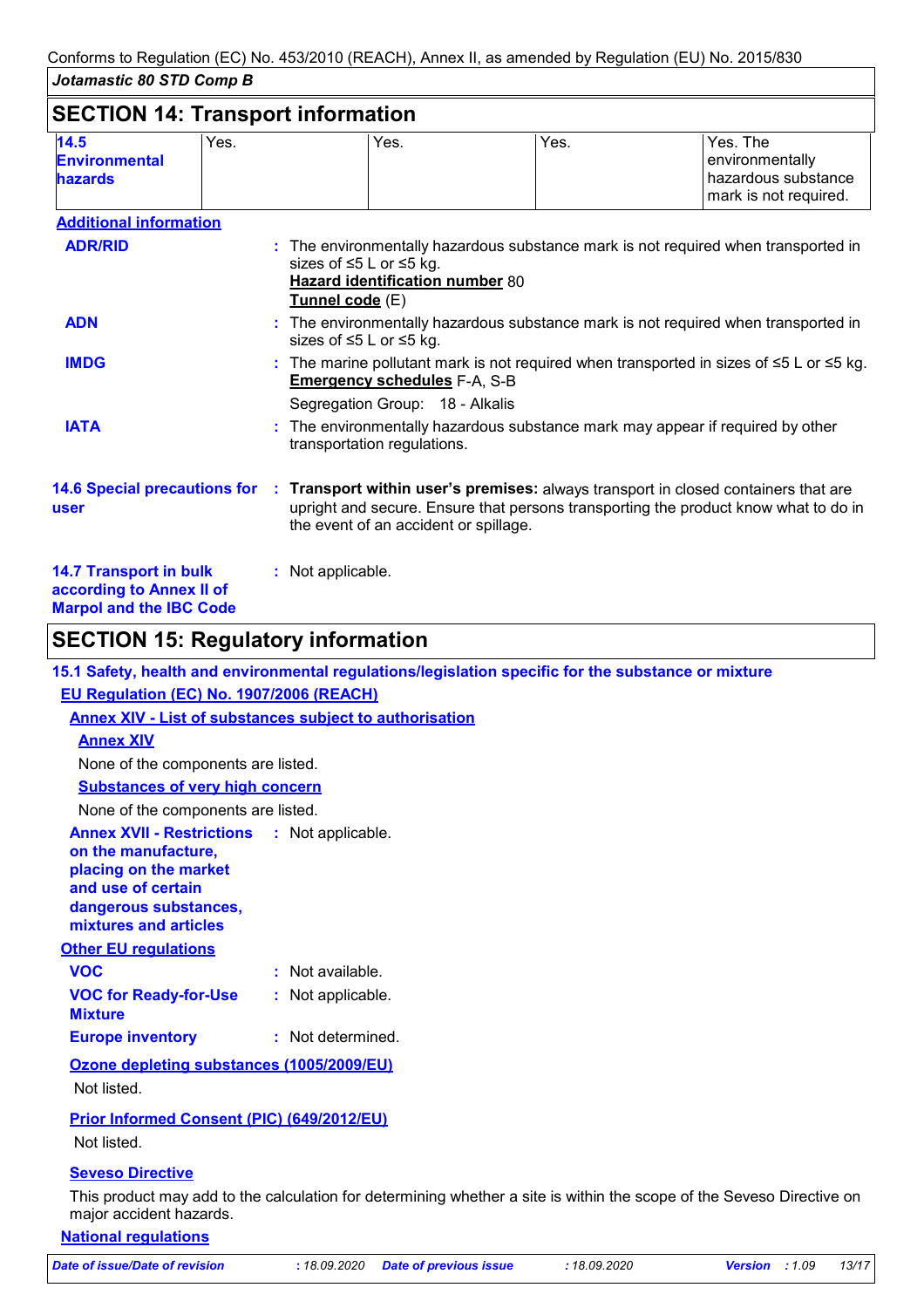# **SECTION 15: Regulatory information**

| <b>Industrial use</b>                         | : The information contained in this safety data sheet does not constitute the user's<br>own assessment of workplace risks, as required by other health and safety<br>legislation. The provisions of the national health and safety at work regulations apply<br>to the use of this product at work. |
|-----------------------------------------------|-----------------------------------------------------------------------------------------------------------------------------------------------------------------------------------------------------------------------------------------------------------------------------------------------------|
| <b>International regulations</b>              |                                                                                                                                                                                                                                                                                                     |
|                                               | <b>Chemical Weapon Convention List Schedules I, II &amp; III Chemicals</b>                                                                                                                                                                                                                          |
| Not listed.                                   |                                                                                                                                                                                                                                                                                                     |
|                                               |                                                                                                                                                                                                                                                                                                     |
| <b>Montreal Protocol (Annexes A, B, C, E)</b> |                                                                                                                                                                                                                                                                                                     |
| Not listed.                                   |                                                                                                                                                                                                                                                                                                     |
|                                               | <b>Stockholm Convention on Persistent Organic Pollutants</b>                                                                                                                                                                                                                                        |
| Not listed.                                   |                                                                                                                                                                                                                                                                                                     |
|                                               |                                                                                                                                                                                                                                                                                                     |
|                                               | <b>Rotterdam Convention on Prior Informed Consent (PIC)</b>                                                                                                                                                                                                                                         |
| Not listed.                                   |                                                                                                                                                                                                                                                                                                     |
|                                               | <b>UNECE Aarhus Protocol on POPs and Heavy Metals</b>                                                                                                                                                                                                                                               |
| Not listed.                                   |                                                                                                                                                                                                                                                                                                     |
|                                               |                                                                                                                                                                                                                                                                                                     |
| <b>15.2 Chemical safety</b><br>assessment     | : Not applicable.                                                                                                                                                                                                                                                                                   |

# **SECTION 16: Other information**

| $\nabla$ Indicates information that has changed from previously issued version. |
|---------------------------------------------------------------------------------|
|---------------------------------------------------------------------------------|

| <b>Abbreviations and</b><br>acronyms | $\therefore$ ATE = Acute Toxicity Estimate<br>CLP = Classification, Labelling and Packaging Regulation [Regulation (EC) No. |
|--------------------------------------|-----------------------------------------------------------------------------------------------------------------------------|
|                                      | 1272/2008]                                                                                                                  |
|                                      | DMEL = Derived Minimal Effect Level                                                                                         |
|                                      | DNEL = Derived No Effect Level                                                                                              |
|                                      | EUH statement = CLP-specific Hazard statement                                                                               |
|                                      | PBT = Persistent, Bioaccumulative and Toxic                                                                                 |
|                                      | PNEC = Predicted No Effect Concentration                                                                                    |
|                                      | <b>RRN = REACH Registration Number</b>                                                                                      |
|                                      | vPvB = Very Persistent and Very Bioaccumulative                                                                             |

#### **Procedure used to derive the classification according to Regulation (EC) No. 1272/2008 [CLP/GHS]**

| <b>Classification</b>   | <b>Justification</b> |
|-------------------------|----------------------|
| Acute Tox. 4, H302      | Calculation method   |
| Skin Corr. 1B, H314     | Calculation method   |
| Eye Dam. 1, H318        | Calculation method   |
| Skin Sens. 1, H317      | Calculation method   |
| Aquatic Chronic 2, H411 | Calculation method   |

#### **Full text of abbreviated H statements**

| H302 | Harmful if swallowed.                              |
|------|----------------------------------------------------|
| H312 | Harmful in contact with skin.                      |
| H314 | Causes severe skin burns and eye damage.           |
| H317 | May cause an allergic skin reaction.               |
| H318 | Causes serious eye damage.                         |
| H319 | Causes serious eye irritation.                     |
| H332 | Harmful if inhaled.                                |
| H335 | May cause respiratory irritation.                  |
| H411 | Toxic to aquatic life with long lasting effects.   |
| H412 | Harmful to aquatic life with long lasting effects. |

#### **Full text of classifications [CLP/GHS]**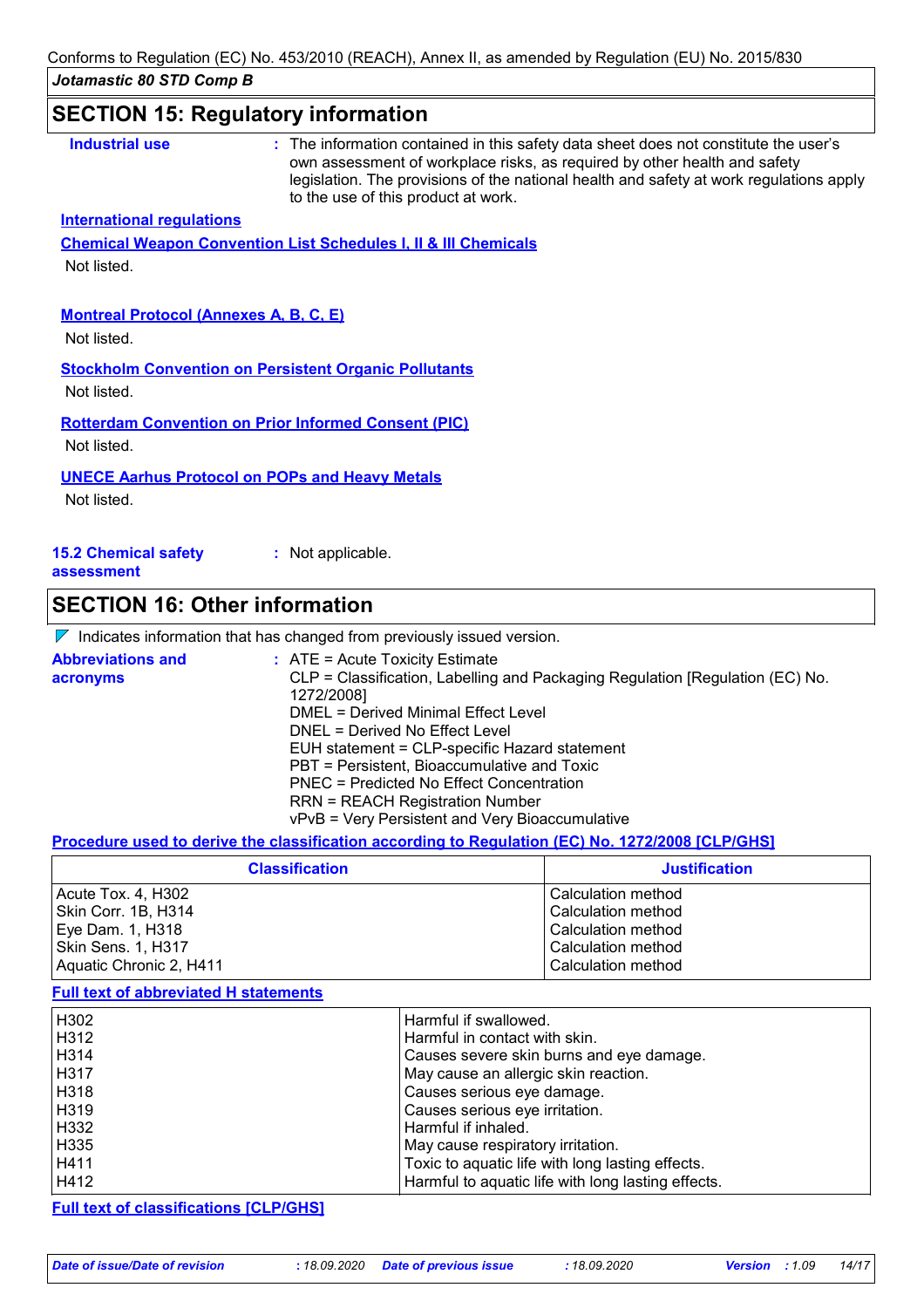### **SECTION 16: Other information**

| Acute Tox. 4, H302<br>Acute Tox. 4, H312<br>Acute Tox. 4, H332<br>Aquatic Chronic 2, H411<br>Aquatic Chronic 3, H412<br>Eye Dam. 1, H318<br>Eye Irrit. 2, H319<br>Skin Corr. 1A, H314<br>Skin Corr. 1B, H314<br>Skin Sens. 1, H317<br>STOT SE 3, H335 |              | <b>ACUTE TOXICITY (oral) - Category 4</b><br><b>ACUTE TOXICITY (dermal) - Category 4</b><br><b>ACUTE TOXICITY (inhalation) - Category 4</b><br>LONG-TERM (CHRONIC) AQUATIC HAZARD - Category 2<br>LONG-TERM (CHRONIC) AQUATIC HAZARD - Category 3<br>SERIOUS EYE DAMAGE/EYE IRRITATION - Category 1<br>SERIOUS EYE DAMAGE/EYE IRRITATION - Category 2<br>SKIN CORROSION/IRRITATION - Category 1A<br>SKIN CORROSION/IRRITATION - Category 1B<br><b>SKIN SENSITISATION - Category 1</b><br>SPECIFIC TARGET ORGAN TOXICITY - SINGLE EXPOSURE |
|-------------------------------------------------------------------------------------------------------------------------------------------------------------------------------------------------------------------------------------------------------|--------------|-------------------------------------------------------------------------------------------------------------------------------------------------------------------------------------------------------------------------------------------------------------------------------------------------------------------------------------------------------------------------------------------------------------------------------------------------------------------------------------------------------------------------------------------|
|                                                                                                                                                                                                                                                       |              | (Respiratory tract irritation) - Category 3                                                                                                                                                                                                                                                                                                                                                                                                                                                                                               |
| <b>Date of printing</b>                                                                                                                                                                                                                               | : 18.09.2020 |                                                                                                                                                                                                                                                                                                                                                                                                                                                                                                                                           |
| Date of issue/ Date of<br>revision                                                                                                                                                                                                                    | : 18.09.2020 |                                                                                                                                                                                                                                                                                                                                                                                                                                                                                                                                           |
| Date of previous issue                                                                                                                                                                                                                                | : 18.09.2020 |                                                                                                                                                                                                                                                                                                                                                                                                                                                                                                                                           |
| <b>Version</b>                                                                                                                                                                                                                                        | : 1.09       |                                                                                                                                                                                                                                                                                                                                                                                                                                                                                                                                           |

#### **Notice to reader**

**The information in this document is given to the best of Jotun's knowledge, based on laboratory testing and practical experience. Jotun's products are considered as semi-finished goods and as such, products are often used under conditions beyond Jotun's control. Jotun cannot guarantee anything but the quality of the product itself. Minor product variations may be implemented in order to comply with local requirements. Jotun reserves the right to change the given data without further notice.**

**Users should always consult Jotun for specific guidance on the general suitability of this product for their needs and specific application practices.**

**If there is any inconsistency between different language issues of this document, the English (United Kingdom) version will prevail.**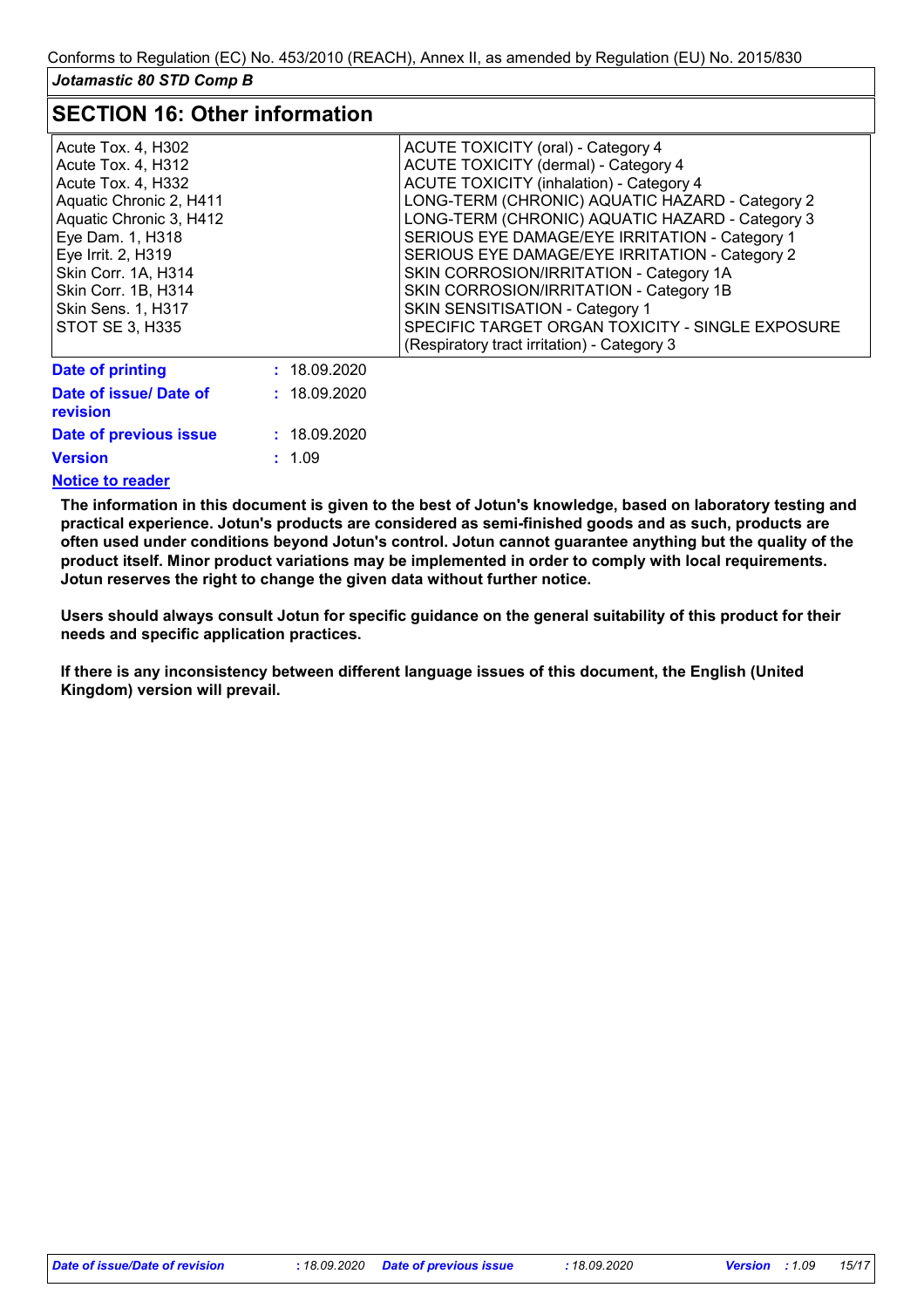

| <b>Exposure Scenario: Use in coatings -</b> | <b>Industrial use</b>          |
|---------------------------------------------|--------------------------------|
| Sector of Use                               | : Industrial use               |
| <b>Process Category</b>                     | : PROC05 PROC07 PROC08a PROC10 |
| <b>Environmental release category(ies)</b>  | $\pm$ ERC4                     |

Covers the use in coatings (paints, inks, adhesives, etc) including exposures during use (including product transfer and preparation, application by brush, spray by hand or similar methods) and equipment cleaning.

### **Operational conditions and risk management measures**

#### Control of worker exposure

| Frequency and duration of use                                 | : Covers daily exposures up to 8 hours                                                                                                                                                                                                                                     |
|---------------------------------------------------------------|----------------------------------------------------------------------------------------------------------------------------------------------------------------------------------------------------------------------------------------------------------------------------|
| <b>General - Operational conditions</b>                       | : Assumes use at not more than 20 $\degree$ C above ambient temperature. Assumes a good basic standard of<br>occupational hygiene is implemented                                                                                                                           |
| <b>General - Risk management measures</b>                     | : Wear chemical-resistant gloves (tested to EN374) in combination with specific activity training. Wear<br>suitable coveralls to prevent exposure to the skin. Use suitable eye protection. See Section 8 for<br>information on appropriate personal protective equipment. |
| Type of activity or process                                   | <b>Risk management measures</b>                                                                                                                                                                                                                                            |
| Preparation of material for application                       | : Provide extract ventilation to points where emissions occur.                                                                                                                                                                                                             |
| Roller, spreader, flow application                            | : Provide extract ventilation to points where emissions occur.                                                                                                                                                                                                             |
| <b>Spraying - Manual</b>                                      | : Minimise exposure by partial enclosure of the operation or equipment and provide extract ventilation<br>at openings. Wear a respirator conforming to EN140 with type A/P2 filter or better.                                                                              |
| Control of environmental exposure                             |                                                                                                                                                                                                                                                                            |
| Organisational measures to prevent/limit<br>release from site | : Prevent environmental discharge consistent with regulatory requirements.                                                                                                                                                                                                 |

| Conditions and measures related to       | : External treatment and disposal of waste should comply with applicable local and/or national |
|------------------------------------------|------------------------------------------------------------------------------------------------|
| external treatment of waste for disposal | regulations. See Section 13 for additional waste treatment information.                        |
| Conditions and measures related to       | External recovery and recycling of waste should comply with applicable local and/or national   |
| external recovery of waste               | regulations.                                                                                   |

*Page: 16/17*

#### Additional information

The exposure scenario for the mixture is based on the following substances:

#### REACH #: 01-2119492630-38 REACH #: 01-2119514687-32 REACH #: 01-2119456619-26 (from Comp A)